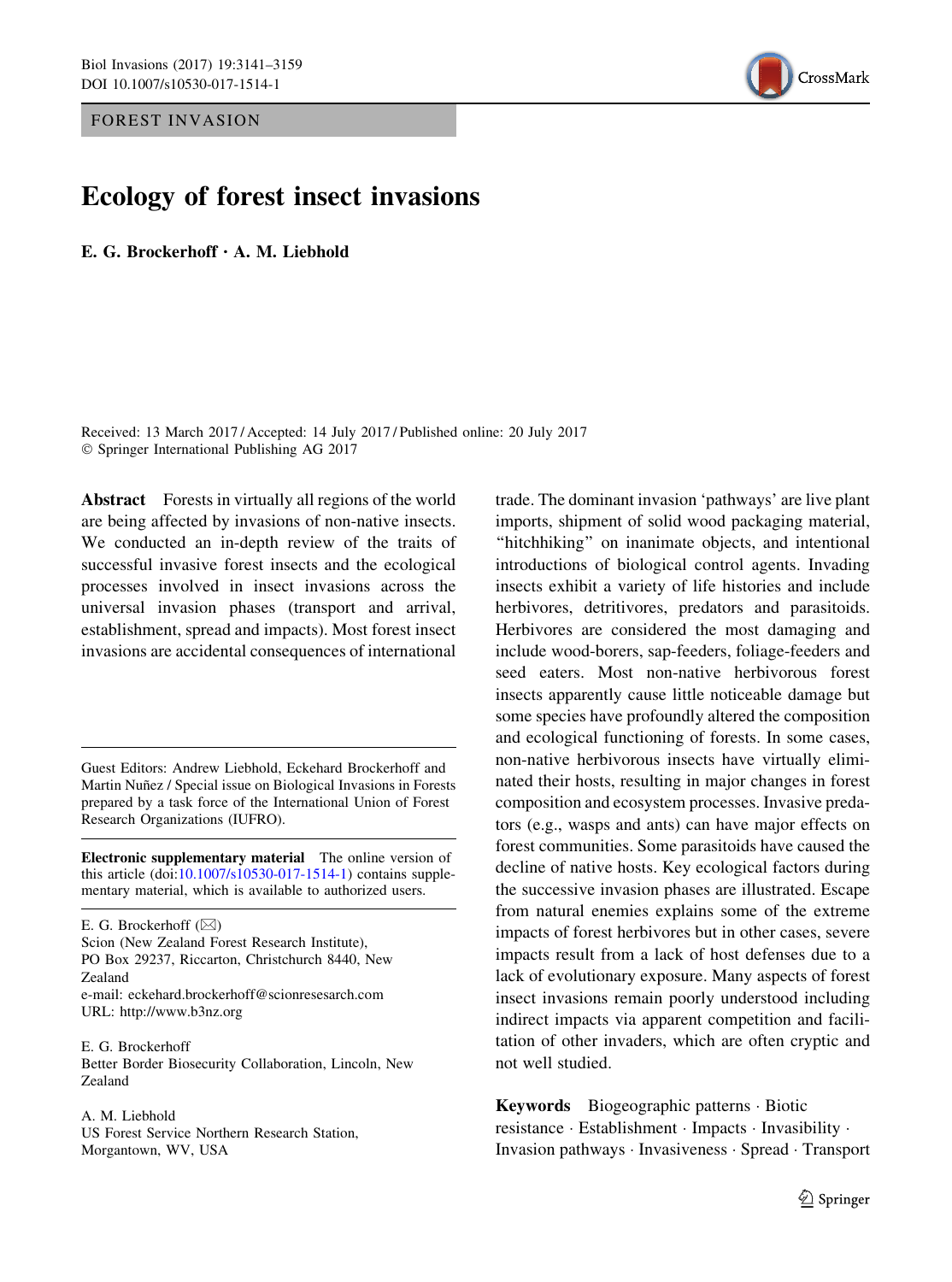# <span id="page-1-0"></span>Introduction

Insects are by far the world's most species rich group of organisms with approximately 1 million described species (Brusca and Brusca [2003](#page-15-0)). It is estimated that there are perhaps another seven million species that remain undescribed (Groombridge and Jenkins [2002\)](#page-16-0) and that insects represent more than 50% of all species on earth. Insects play important roles in food web interactions (as herbivores, saprophages, predators and parasites), ecosystem processes (such as pollination, energy flow, biogeochemical cycling, ecological succession), and eco-evolutionary processes (e.g., Price et al. [2011\)](#page-17-0). Given their species richness and wide involvement in ecosystem processes, it is not surprising that insects are also prominent as invasive species both in terms of their number and their impacts (e.g., Kenis et al. [2009](#page-16-0); Roques et al. [2009;](#page-18-0) Brockerhoff et al. [2010\)](#page-15-0). Similar observations have been made for invasive insects specific to forests. In the USA alone, ca. 455 non-native insect species feeding on trees were recorded, with about 2.5 new species detections per year (Aukema et al. [2010\)](#page-15-0) (Fig. 1). In Europe, more than 200 non-native insects inhabiting woodlands and forests are known (Roques et al. [2009\)](#page-18-0) and approximately 400 species feeding on woody plants (Roques et al. [2016](#page-18-0)).

The most widely reported ecological impacts of invasive forest insects are those by herbivores damaging or killing trees. A well-documented example concerns the hemlock woolly adelgid, Adelges tsugae, a sap-feeder that was accidentally moved from Japan to N. America (Virginia) probably in 1911, first detected there in the 1950s and has since spread across most of the range of eastern hemlock, Tsuga canadensis, in the eastern USA (Havill and Montgomery [2008\)](#page-16-0). It kills hemlock trees and this has led to a regional decline in the dominance of hemlock and reversal of successional trends in eastern N. American forests (Small et al. [2005;](#page-18-0) Morin and Liebhold [2015](#page-17-0)). The impacts of emerald ash borer, Agrilus planipennis, following its invasions of eastern N. America and western Russia, are even more spectacular, as it is causing massive mortality of ash trees, Fraxinus spp., and eliminating the majority of its host trees in the invaded areas of N. America (Straw et al. [2013;](#page-18-0) Herms and McCullough [2014;](#page-16-0) Morin et al. [2017](#page-17-0)). A range of indirect impacts of herbivores have been reported, including (i) changes in plant species composition



Fig. 1 Cumulative number of detections (i.e., new establishments) of non-native forest insect species over time in the USA, Europe, and New Zealand. Data shown are for non-native insects 'feeding on forest trees' in the USA and New Zealand) or 'feeding on woody plants' (Europe). Data for the USA (showing detections until 2010) are based on Aukema et al. [\(2010](#page-15-0)) and Yamanaka et al. ([2015\)](#page-18-0); data for Europe are according to Roques et al. [\(2016](#page-18-0)) and Alain Roques (pers. comm.); for New Zealand data see Suppl. Mat. 1

such as hemlock woolly adelgid causing an increase of trees and shrubs other than hemlock, including some invasive non-native species (Small et al. [2005](#page-18-0)), (ii) temporary or ongoing decline of forest fauna (e.g., Brooks [2001](#page-15-0)), and (iii) changes in forest ecosystem processes and the provision of ecosystem services (Stadler et al. [2005;](#page-18-0) Boyd et al. [2013](#page-15-0)). The economic impacts of invasive tree-feeding forest insects can be very substantial with annual costs in the USA of ca. \$2.2 billion in local and federal government expenditures, \$1.5 billion in lost residential property values, and \$150 million in forest landowners' timber loss (Aukema et al. [2011](#page-15-0)).

Non-native saprophytic insects, as well as predators, parasitoids and parasites, are also numerous in forests around the world, but these are generally less well studied. Exceptions to this trend include invasive ants and wasps which have impacts on other fauna that are well documented (e.g., Gillespie and Reimer [1993](#page-16-0); Beggs [2001](#page-15-0); O'Dowd et al. [2003](#page-17-0)). In New Zealand, the invasive European wasp Vespula vulgaris is extremely abundant in Nothofagus forests where it preys on a wide range of invertebrates and may totally extirpate some species locally (Beggs [2001](#page-15-0)). In addition, V. vulgaris consumes large quantities of honeydew and it thereby competes with native invertebrates and birds for this important food source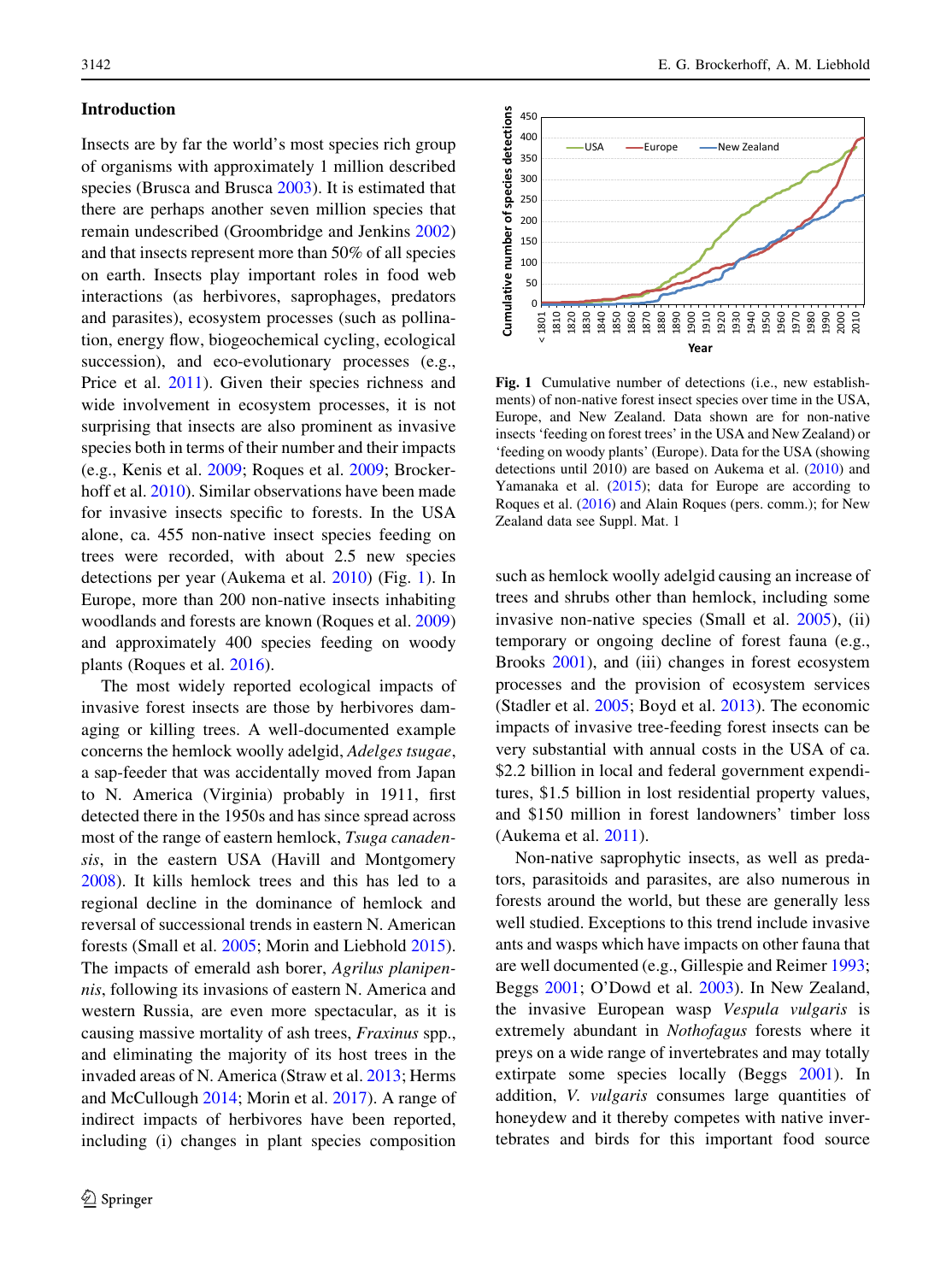(Beggs [2001](#page-15-0)). In some cases, invasive predators can have indirect effects on forest plant communities such as those following the invasion of Christmas Island by the yellow crazy ant, Anoplolepis gracilipes (O'Dowd et al. [2003](#page-17-0)). Invasive pollinators may reduce the rate of pollination of native plants; for example, the introduced bumblebee Bombus terrestris'robs' nectar from New Zealand's kowhai trees by biting holes into its flowers without actually pollinating them (Donovan [1980\)](#page-15-0).

Although there are thousands of invasive insects, these represent only a very small fraction of the world's insect species. These species have succeeded in overcoming multiple barriers along the successive universal phases of invasions that are transport and arrival, establishment in an invaded area, spread and impact (Liebhold and Tobin [2008;](#page-17-0) Blackburn et al. [2011](#page-15-0)). Invasive species are thought to possess certain traits that predispose them to becoming successful invaders. This has received much attention in plants; for example, invasive plants tend to be larger and 'more fit' than non-invasive plant species (van Kleunen et al. [2010\)](#page-18-0). For insects these traits have not been examined comprehensively; however, the widespread occurrence of asexual reproduction such as parthenogenesis is thought to be a key factor explaining the apparent success of Hemiptera among invasive insects (Liebhold et al. [2016](#page-17-0)), although this group is also over-represented in invasion pathways (Liebhold et al. [2012\)](#page-17-0), and it is uncertain which factor is the key driver.

Despite the ubiquity and major impacts of nonnative forest insect invasions around the world, a review focusing specifically on this group is largely lacking. Here our objectives are to examine the relevant ecological processes that are involved in forest insect invasions and the traits of successful invasive species. We do this by considering the roles of various ecological processes across the universal phases of invasions (transport and arrival, establishment, spread and impacts). Most of the examples we cite are based on studies in North America, Europe and Australasia, even though numerous forest insect invasions have occurred elsewhere. This geographical bias is primarily a result of the more comprehensive literature on insect invasions from those regions (Kenis et al. [2009\)](#page-16-0). Nevertheless, the general principles we discuss are largely applicable worldwide.

## Ecology of transport and arrival

World trends of increasing international trade and globalization during the last two centuries have led to unprecedented movement of species around the world. While most insect invasions are accidental, some species, such as certain pollinators and biological control agents, have been introduced intentionally. As the mechanisms of transport and arrival differ considerably between accidental invasions and intentional introductions, we will consider these separately.

## Accidental introduction pathways

Contrary to other taxa such as mammals, birds and plants, intentional introductions are not the main cause of non-native insect invasions. Most non-native insect species have been accidentally transported with imported goods or unintentionally carried by passengers. However, information on the pathways responsible for insect invasions is imperfect and based mainly on indirect information from (i) known or assumed relationships between non-native insects and certain products or pathways, (ii) border interception records obtained from inspections of imports by officials, and (iii) risk assessments for pests and pathways. Information on the identity and relative frequency of species arriving is inconsistent and varies among data sources. For example, many successful invaders have never been intercepted (e.g., Eschen et al. [2015a](#page-15-0)); however, such data are still very valuable and the best source of information on pathway risks (Brockerhoff et al. [2014](#page-15-0); Caley et al. [2015\)](#page-15-0).

Sap-feeding insects (such as aphids and thrips) and foliage-feeders (common among Lepidoptera and some families of Hymenoptera and Coleoptera) are especially common among non-native tree-feeding insects. For example, dominance by sap- and foliagefeedings insects was evident among the ca. 455 nonnative forest insects established in the USA (Aukema et al. [2010](#page-15-0)). Most of these species probably arrived with live plants imported for planting (e.g., Liebhold et al. [2012](#page-17-0)) although more effective plant quarantine practices have been implemented in some countries (Eschen et al. [2015b](#page-15-0); Liebhold and Griffin [2016\)](#page-17-0). In Europe, live plant imports have also historically been the most common pathway that led to the establishments of non-native insects on woody plants (Roques [2010\)](#page-18-0). The lesser budmoth (Recurvaria nanella) is one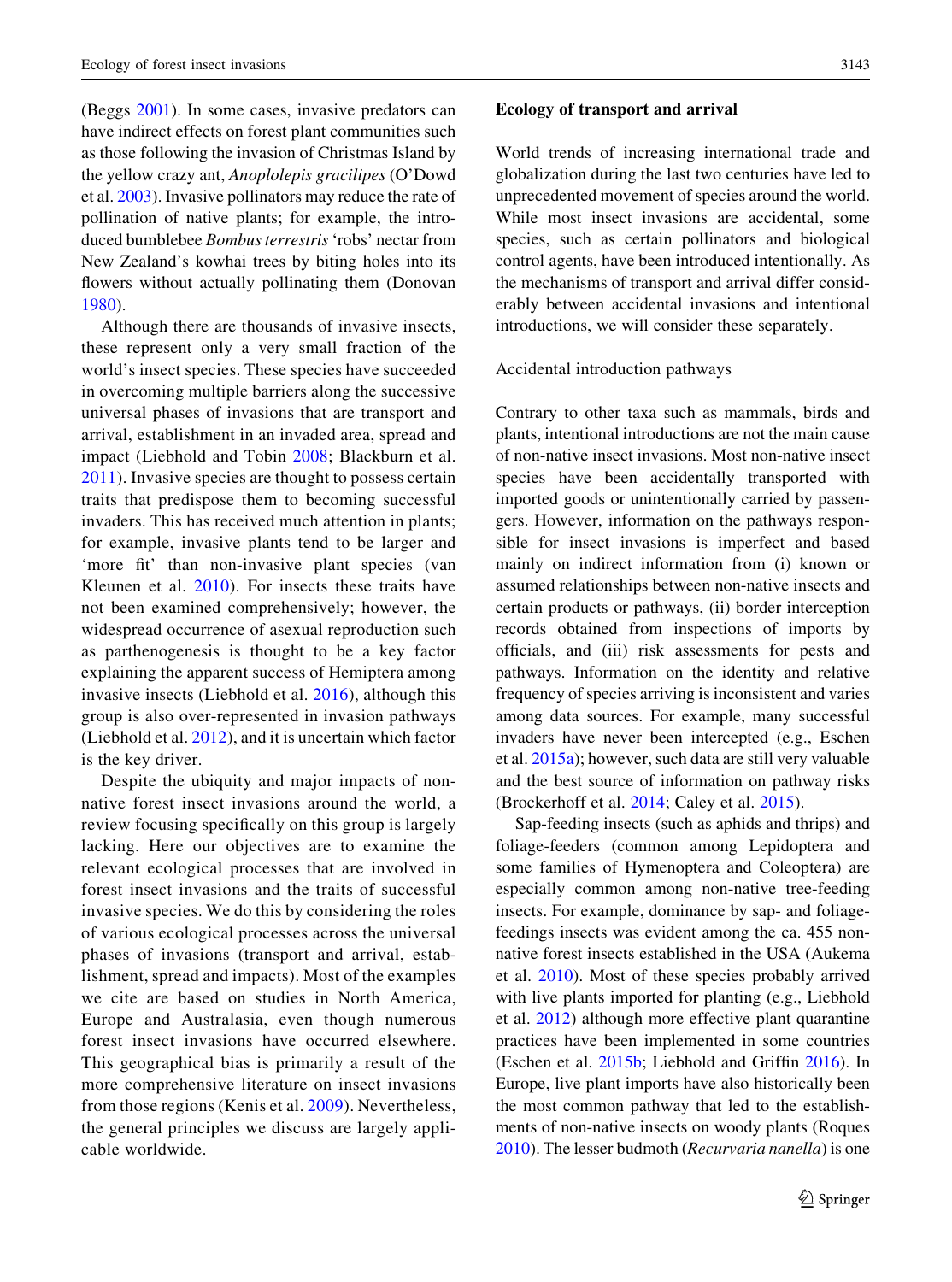such species that was probably introduced with live plants. Detected in 1776, it is the earliest known invasive forest insect in North America (Aukema et al. [2010\)](#page-15-0).

Another important pathway of accidental movement of unwanted species is 'hitchhiking'—the inadvertent transport of organisms that are not associated with particular commodities, but instead are transported unintentionally as 'stowaways' with machinery, sea containers, vehicles, ships, etc. This pathway is well documented to be responsible for the historical introduction of European Carabidae (ground beetles) and many other species to N. America. The unidirectional export of goods from Newfoundland (in eastern North America) to Europe from the 1600s onwards required that sailing ships returning empty from Europe had to carry ballast such as soil and stones. But this material was often contaminated with soildwelling insects and these species initially established in locations where ballast was discarded (Lindroth [1957\)](#page-17-0). This pathway became less important as the use of solid ballast ceded with the advent of steam ships in the late 1800s. However, the substantial growth in containerized trade since the 1950s continued to facilitate the transport of hitchhiker pests including those found on the outside of sea containers (Toy and Newfield [2010\)](#page-18-0). One such example is provided by the painted apple moth, Teia anartoides, a forest defoliator native to Australia accidentally transported to Auckland, New Zealand, presumably as eggs deposited on the outside of a sea container. The species was considered to pose a risk to forests and successfully eradicated between 1999 and 2003 (Suckling et al. [2007\)](#page-18-0).

Wood borers and phloem feeders (including bark beetles) are a prominent group of invasive forest insects (e.g., Brockerhoff et al. [2006](#page-15-0), [2014;](#page-15-0) Roques et al. [2009\)](#page-18-0). In the USA, the rate of new wood- and phloem-feeding insects has increased dramatically over the last 5 decades (Aukema et al. [2010](#page-15-0)). The increasing use of wood packaging materials along with imports of roundwood and sawn timber are responsible for the introduction of many such insects (e.g., Brockerhoff et al. [2006](#page-15-0); Haack [2006](#page-16-0); Liebhold et al. [2012](#page-17-0)). Most shipping containers hold cargo that comes with wood packaging materials, such as pallets and dunnage. These are typically made from lowvalue wood that may be infested with insects and other organisms. Prominent, high-impact species that are thought to have been introduced via this pathway are Asian longhorned beetle, Anoplophora glabripennis, and emerald ash borer. Both of these species invaded parts of both North America and Europe where they are causing substantial tree mortality and economic damages (Haack et al. [2009;](#page-16-0) Straw et al. [2013](#page-18-0); Herms and McCullough [2014\)](#page-16-0). Another example of a highimpact invader that was probably introduced by this pathway is the redbay ambrosia beetle, Xyleborus glabratus, along with a pathogen, Raffaelea lauricola, which are responsible for widespread mortality of trees in the Lauraceae family in the southeastern USA (Hanula et al. [2008\)](#page-16-0). The implementation of harmonized phytosanitary measures under 'ISPM 15' by the FAO International Plant Protection Convention has been effective in reducing infestation rates of wood packaging materials, but some insects continue to be accidentally transported in this high-volume pathway (Haack et al. [2014](#page-16-0)).

Unfortunately, increasing volumes of international trade across all pathways have historically counteracted the benefits of improved phytosanitary practices. For example, historical imports (inflation-corrected using the U.S. consumer price index) to the USA have grown more than 70-fold in the 100 years from 1908 to 2007 (U.S. Department of Commerce [1975](#page-18-0); U.S. Census Bureau [2015\)](#page-18-0). The net result has often been a growing, or at least steady, rate of invasions by forest insects in most parts of the world (Liebhold et al. [2017a](#page-17-0)) (Fig. [1\)](#page-1-0). The effect of increasing trade is particularly apparent in observations from Europe (Roques [2010;](#page-18-0) Roques et al. [2016](#page-18-0)) (Fig. [1\)](#page-1-0) where measures to mitigate pathway risks have traditionally been less rigorous than in many other countries (e.g., Eschen et al. [2015b](#page-15-0)). In the USA, detections have decreased or plateaued in recent decades, except for wood-borers and bark beetles (Aukema et al. [2010](#page-15-0)). In New Zealand, where biosecurity measures have long been given a high priority, the rate of annual detections of forest insects appears to decline somewhat (Fig. [1](#page-1-0)).

Arrivals of potential invaders vary among countries in terms of the number of species, their abundance, and their origins, largely reflecting trade patterns. However, there is no comprehensive direct information on this, as most arrivals go unnoticed. A small subset of arrivals is intercepted by officials inspecting imports, and some countries keep these records in databases. Such data provide a basis for analyses to determine biogeographic and temporal patterns regarding the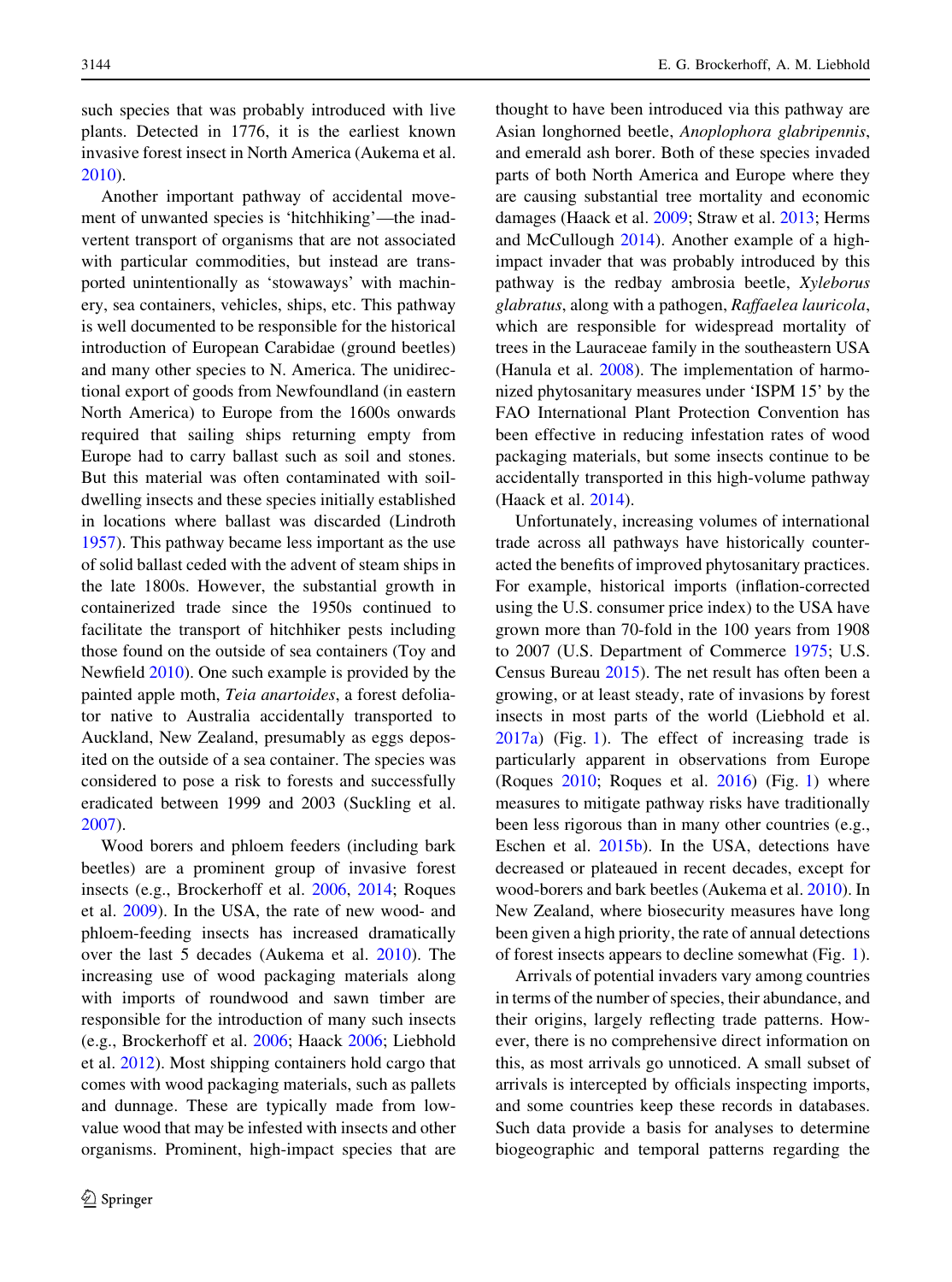origins of arriving species and how these change as a result of changing trade patterns, for example (e.g., Brockerhoff et al. [2006;](#page-15-0) McCullough et al. [2006](#page-17-0)). These points are addressed in more detail below under 'establishment'.

# Intentional introductions

Intentional introductions of forest insects primarily consist of predators and parasitoids released as biological control agents. Classical biological control involves the introduction of natural enemies from the native range of target invasive species with the aim of long-term self-sustaining control (Hajek et al. [2016](#page-16-0); Kenis et al. [2017a\)](#page-16-0). Worldwide more than 6000 introductions of parasitoids or predatory insects for classical biological control of pest insects have taken place, with slightly more than half of these targeting pests of woody plants (Cock et al. [2016;](#page-15-0) Kenis et al. [2017a](#page-16-0)). However, most of these target pests affect fruit trees and other non-forest woody plants rather than forests as such. Some 550 classical biological control introductions of about 270 different species specifically targeted ca. 75 pests in natural or planted forests (Kenis et al. [2017a](#page-16-0)). However, only about a third of the introductions are known to have led to successful establishments, and not all of the ca. 270 released species became established. Conversely, some species introduced for control of non-forest pests (not included in the totals above) have colonized forests (e.g., Munro and Henderson [2002\)](#page-17-0).

A few insects introduced for biological control, especially those targeting insect hosts, have adversely affected populations of non-target species (Hajek et al. [2016;](#page-16-0) Kenis et al. [2017a](#page-16-0)). As a result, such introductions are now more regulated in many countries, and the species considered as biological control agents need to be studied carefully to determine their host specificity and the potential occurrence of non-target attack (Hajek et al. [2016](#page-16-0)). Consequently, fewer such biological control programs have been initiated in recent years, and the number of introductions of parasitoids and predators for biological control of insects of woody plants has dropped by more than 80% since its peak in the 1950s and 1960s (Kenis et al. [2017a](#page-16-0)).

A number of pollinators have been introduced intentionally to many countries, especially species of Apis and Bombus. However, their involvement with

pollination systems in forests appears to be minor (e.g., Donovan [1980](#page-15-0)).

#### Ecology of establishment

Establishment of a non-native species is defined as 'growth of a population to sufficient levels such that natural extinction is highly unlikely' (Liebhold and Tobin [2008\)](#page-17-0). Establishment is a key step in the invasion process, and much research has been undertaken to elucidate the many factors that determine why some species are highly successful invaders while others, despite ample opportunity to invade, often fail to establish. Likewise, there is substantial variation in the degree of invasion among habitats, ecosystems and regions, and many hypotheses have been explored to explain these patterns and to identify the responsible key factors. With many factors acting in concert, it is often difficult to determine their relative importance, especially because establishments are rarely observed directly, and our understanding is mainly based on indirect evidence.

## Propagule pressure and the role of Allee effects

Though trends of increasing globalization have resulted in ever-increasing rates of arrival of nonnative species, most arriving populations fail to establish (Liebhold and Tobin [2008\)](#page-17-0). Records of insects intercepted at ports by inspectors document that rates of species arrival are vastly greater than rates of establishment (McCullough et al. [2006\)](#page-17-0). Many species may fail to establish because they arrive in an unsuitable climate or in an environment lacking suitable hosts. Furthermore, most newly arrived populations are typically small and subject to extinction. Propagule pressure is probably the single most important determinant of species establishment and it often explains why some invading populations establish while others fail (Lockwood et al. [2005](#page-17-0)). The importance of propagule pressure is evidenced by historical records of both accidental introductions (e.g., Brockerhoff et al. [2014](#page-15-0); Fig. [2](#page-5-0)) and intentional introductions (Hopper and Roush [1993\)](#page-16-0), documenting that species arriving in greater numbers are more likely to establish. Temporal and spatial variation in propagule pressure therefore explains considerable historical (Aukema et al. [2010](#page-15-0)) and geographical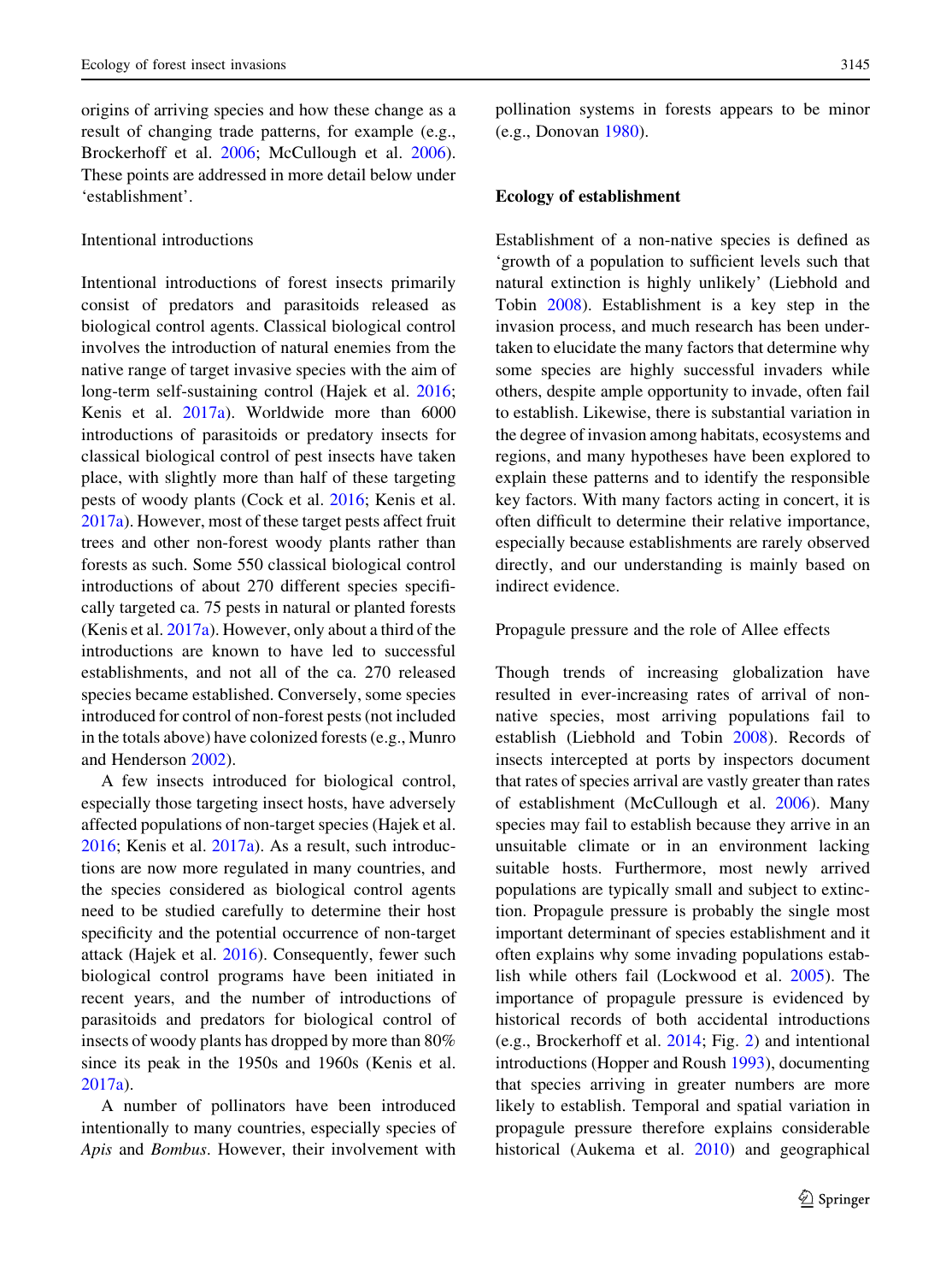<span id="page-5-0"></span>variation in rates of establishment of non-native forest insects (Liebhold et al. [2013\)](#page-17-0).

High propagule pressure may result not only from high pathway volumes (e.g., elevated imports), but it may also be associated with high population levels in source regions. For example, Asian strains of the gypsy moth are observed as hitchhikers arriving in non-native regions during periods when outbreaks exist in source regions (Gray [2010\)](#page-16-0). In many cases, invading insect species have established in non-native regions, become extremely abundant, and this greater abundance has facilitated secondary invasions elsewhere. This phenomenon, referred to as the ''bridgehead effect'', has facilitated the global spread of several forest insect species. For example, numerous Eucalyptus-feeding insect species have moved from continent to continent in a stepping stone fashion (Hurley et al. [2016](#page-16-0)).

Our knowledge of the population biology of lowdensity invading populations is extensively informed by the rich literature on the population ecology of rare species (i.e., conservation biology) (Liebhold and Tobin [2008](#page-17-0)). Low-density populations are strongly affected by random effects, which include both environmental stochasticity (e.g., yearly variation in effects of weather) as well as demographic stochasticity (random variation in birth and death rates) (Palamara et al. [2016](#page-17-0)). But for many species there may be specific population processes that cause decreasing per capita population growth with decreasing density,



Fig. 2 Frequency distribution of border interceptions of longhorned beetle species (primary y axis) and the relationship between the number of border interceptions (as a proxy of propagule pressure) and the probability of establishment (secondary y axis) over a 100-year period for any species in the corresponding interception class, predicted according to a Weibull establishment probability model. For details see Brockerhoff et al. ([2014\)](#page-15-0)

a phenomenon known as the Allee effect. When Allee effects are strong, there may exist a threshold below which low-density populations are driven toward extinction, and this may severely limit the potential for establishment when initial population sizes are low (Liebhold and Tobin [2008](#page-17-0)).

There are many mechanisms that may drive Allee dynamics. For sexually reproducing species, mate finding may be constrained at low densities (Tobin et al. [2009](#page-18-0)). In several insect groups, such as bark beetles (Scolytinae), large numbers of conspecifics must simultaneously colonize trees in order to overcome host resistance (Goodsman et al. [2016\)](#page-16-0). For species that are subject to predation by generalist predators, there may be a predator satiation phenomenon such that survival from predator attack may decrease with decreasing densities (Bjørnstad et al. [2010\)](#page-15-0). Perhaps the most common cause of Allee dynamics is mate-finding failure, a phenomenon that may limit reproduction in low-density populations of sexually reproducing species.

## Life history traits

Certain life history traits are key determinants that make particular species more successful invaders than others. These traits can impact the strength of Allee effects and subsequently limit establishment probabilities for invading populations that arrive at low densities. For example, Ips typographus is a common bark beetle species in Europe and has been frequently intercepted arriving at ports in N. America, yet it has never successfully established outside its native range. This failure may be attributed to the existence of a strong Allee effect arising from the necessity of large numbers of individuals to successfully overcome host defenses (Liebhold and Tobin [2008](#page-17-0)).

The strength of Allee effects arising from mate finding failure is affected by species mating behaviors and breeding systems (Liebhold and Tobin [2008](#page-17-0)). For example, parthenogenesis (asexual reproduction) and sib-mating are likely to weaken Allee effects and favor establishment and invasiveness. Taxa where parthenogenesis is common are among the most successful invasive insects. In the Hemiptera, many species are well-known to reproduce parthenogenetically and this order is clearly over-represented among invaders (Kiritani and Yamamura [2003;](#page-16-0) Liebhold et al. [2016](#page-17-0)). The exceptional historical invasion success of the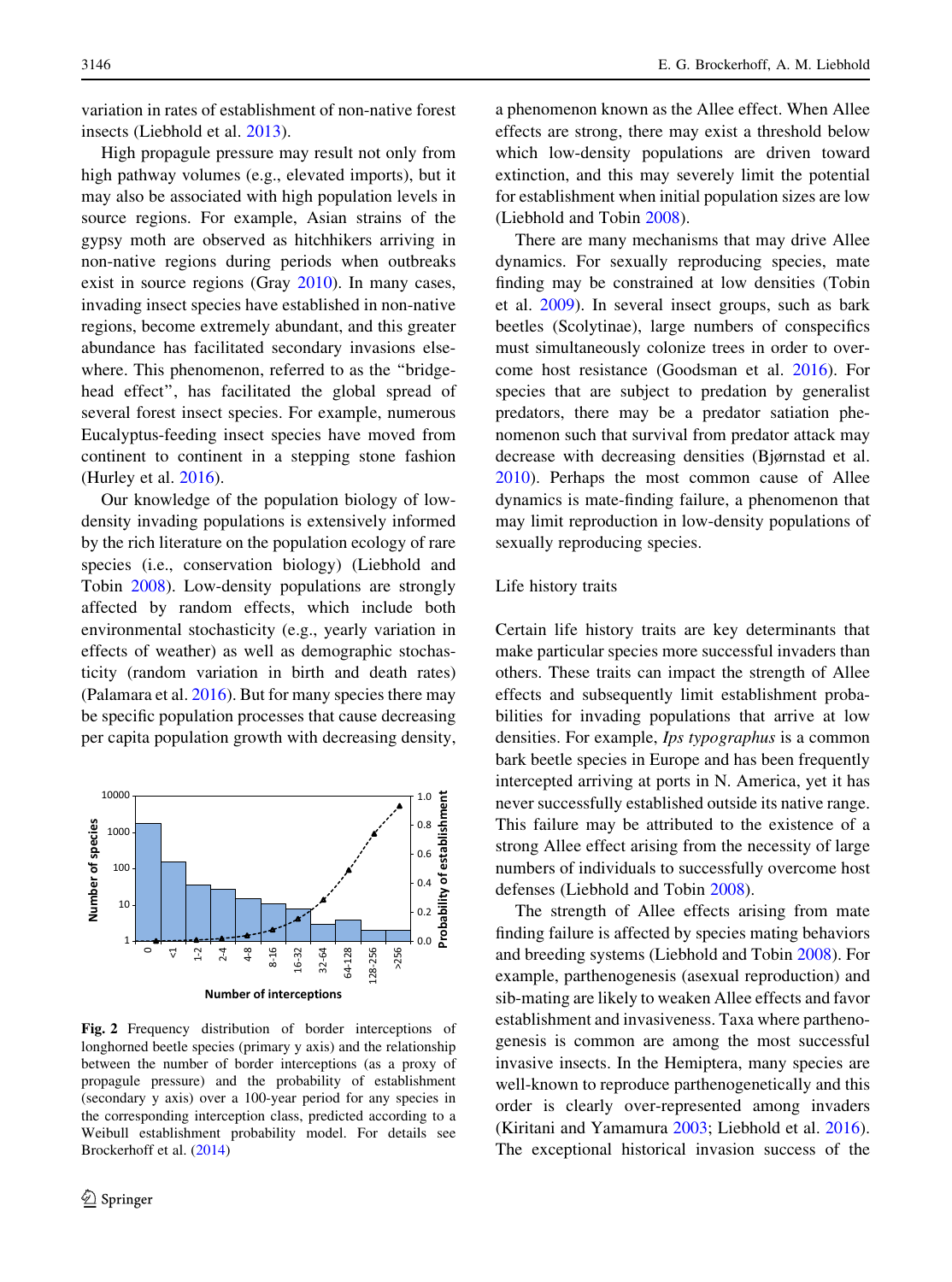Hemiptera worldwide may be attributed in part to their frequent use of asexual reproduction, thereby avoiding Allee effects arising from mate-finding failure (Liebhold et al. [2016](#page-17-0)). In New Zealand, aphids are the most species-rich family of invasive insects with 110 species (Martin and Paynter [2014\)](#page-17-0), and they are also the most species-rich family among invasive forest insects (Suppl. Mat. 1). Reproduction by parthenogenesis is very common among the 110 species of invasive aphids in New Zealand (Macfarlane et al. [2010\)](#page-17-0). Parthenogenesis is also very common among invasive aphids in Hawaii and more common than among congenerics that are not invasive (Mondor et al. [2007\)](#page-17-0). In the USA, aphids (Hemiptera: Aphidoidea) are also among the most species-rich groups of invasive forest tree-feeding insects (Aukema et al. [2010\)](#page-15-0). An example of a particularly successful invasive aphid is Essigella californica (Monterey pine aphid). It is native to western North America and invaded France, Spain, Italy, Great Britain, Madeira, Tunisia, Australia, New Zealand, Brazil and Argentina (Théry et al. [2017](#page-18-0)).

Sib-mating (brother-sister mating) and other forms of inbreeding are also successful strategies to avoid mate-finding failure. Sib-mating is widespread among Curculionidae (weevils, including bark beetles) which are another particularly successful group of invaders (Gohli et al. [2016\)](#page-16-0). In the USA, Curculionidae are the most species-rich group of invasive forest tree-feeding insects (Aukema et al. [2010](#page-15-0)), and they are the second-most species rich group in New Zealand (Martin and Paynter [2014](#page-17-0); Suppl. Mat. 1). Inbreeding is particularly common among Scolytinae (bark and ambrosia beetles, especially the latter). Inbreeding Scolytinae are overrepresented among invasive species in this family in Europe, North America and numerous small oceanic islands (Jordal et al. [2001;](#page-16-0) Gohli et al. [2016](#page-16-0)).

There are several other life history adaptations that favor (or disadvantage) establishment. Aggregation behavior of adults or larvae may be beneficial, for example, if aggregation reduces predation and thereby overcomes an Allee effect arising from predator satiation (Codella and Raffa [1995](#page-15-0)). Conversely, some aggregating species, such as tree-killing bark beetles in the genus Dendroctonus, aggregate to overcome host defenses, but this requires the presence of large numbers of individuals (Raffa and Berryman [1983\)](#page-18-0) which can be an impediment to successful establishment (Liebhold and Tobin [2008](#page-17-0)). The ability to disperse effectively may assist in finding suitable host plants; however, flightlessness and lack of dispersal can also be an advantage (South and Kenward [2001\)](#page-18-0). For example, flightless individuals of gypsy moth may be at an advantage over flighted individuals because mating success is more likely when offspring stay relatively close to the location of the egg mass from which they originated (Robinet and Liebhold [2009\)](#page-18-0). A lack of host specificity may be beneficial for invasion success because it increases the likelihood of encounter of suitable host plants, although generalists are likely to be faced by a wider range of competitors. Finally, species that can colonize areas affected by disturbance appear to be particularly successful invaders based partly on the observation that disturbed areas are more invaded than undisturbed natural areas (see below).

#### Variation in invasion success among taxa

In most world regions, sap-feeding insects (Hemiptera; e.g., aphids, thrips) and foliage-feeders (certain Lepidoptera, Hymenoptera and Coleoptera) tend to be over-represented in non-native insect assemblages compared to native species (Kiritani and Yamamura [2003;](#page-16-0) Aukema et al. [2010](#page-15-0); Liebhold et al. [2016\)](#page-17-0). Apart from possessing life history characteristics (see above) that predispose some sap-feeding and foliage-feeding insects to be successful colonizers, the apparent invasion success of such species is also due their common association with live plants traded internationally (Kiritani and Yamamura [2003;](#page-16-0) Liebhold et al. [2012\)](#page-17-0). In the late nineteenth century and early twentieth century, international movement of live plants was largely unregulated and extensive plant imports during this period resulted in a large surge in establishments of sap- and foliage-feeders (Aukema et al. [2010;](#page-15-0) Liebhold and Griffin [2016](#page-17-0)). More recently, an increase in invasions of bark and wood-boring insects has been noticed, and in some countries, such insects are now over-represented in non-native insect assemblages compared to native insect assemblages (Liebhold et al. [2016\)](#page-17-0). Wood, especially wood packaging material, is considered the primary invasion pathway (Brockerhoff et al. [2006\)](#page-15-0), and the expansion of international trade and widespread use of containerized cargo which involved the extensive movement of wood packaging material is thought to be the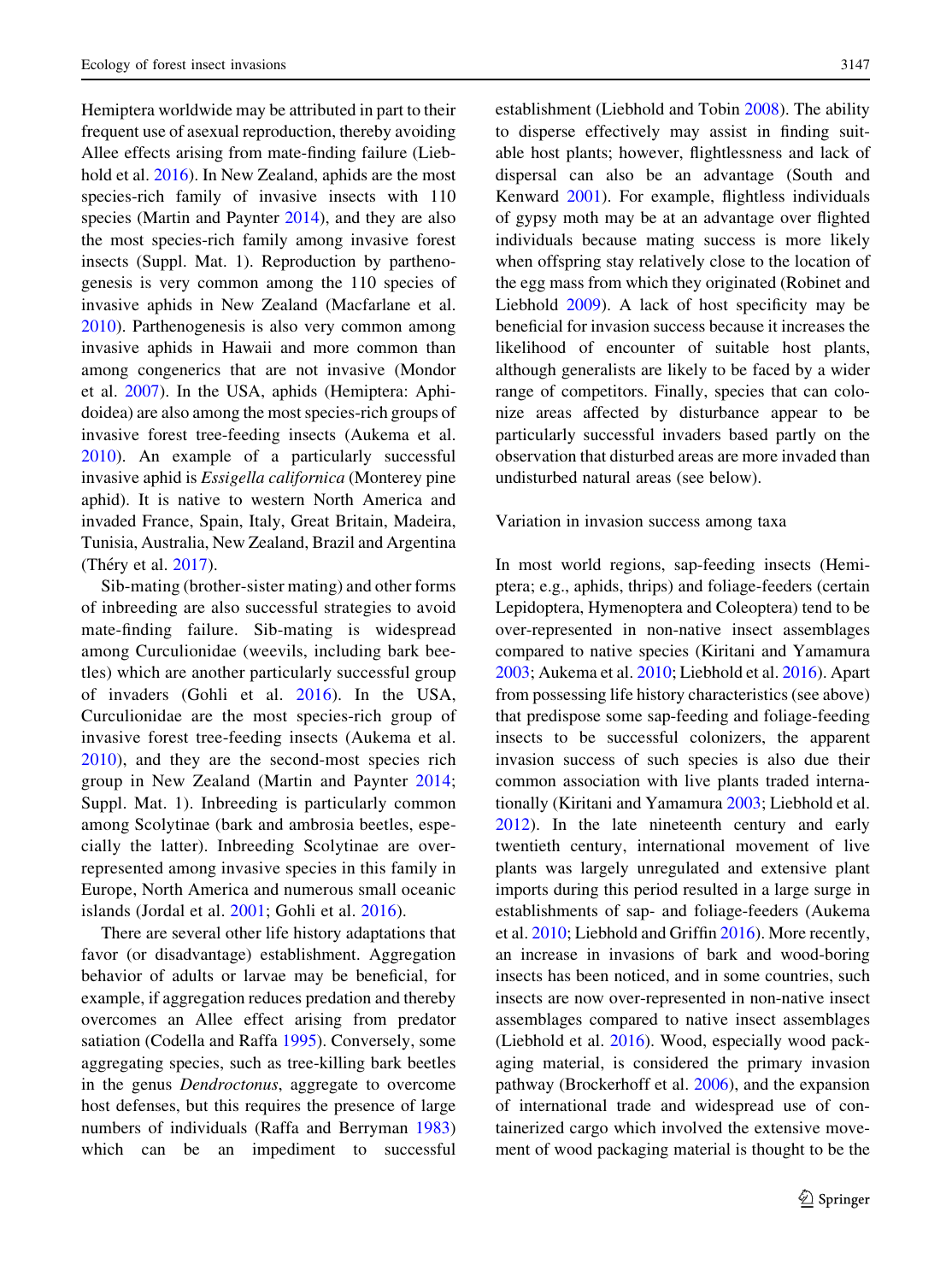main reason for the increasing prominence of bark and wood-boring insects (Aukema et al. [2010\)](#page-15-0).

Host specificity, biogeography, geographical variation in invasion frequency

A large proportion of tree-feeding insects are more or less host-specific, attacking only certain or all species within one genus ('monophagous' insects) or several genera within a single family ('oligophagous') (Jaenike [1990](#page-16-0); Bertheau et al. [2010](#page-15-0); Herms and McCullough [2014](#page-16-0)). A recent comprehensive assessment of diet breadth of more than 7500 species of insect herbivores concluded that approximately 75% were host specific (i.e., feeding on plants in no more than one plant family) (Forister et al. [2015\)](#page-15-0). Host plant use and host range are strongly influenced by plant chemistry (especially secondary metabolites) and physical plant traits, but these are strongly driven by host phylogenetic relationships, which can also predict host suitability (Gilbert et al. [2012\)](#page-16-0). For example, nonnative oak species that are more closely related to the natural host plants of oak-feeding leaf-chewing insects are more likely to be attacked by those species (Pearse and Hipp [2009\)](#page-17-0). Consequently, non-native insect herbivores pose a threat mainly to trees and forest plants that are closely related to their natural hosts in their native region. This can be confirmed by retrospectively examining the host use of successful invaders. For example, emerald ash borer attacks almost exclusively congeners of its natural host, Fraxinus species (Herms and McCullough [2014](#page-16-0)), and the red turpentine beetle, Dendroctonus valens, attacks local pines in its invaded range in China, congeners of its natural hosts in North America (Sun et al. [2013](#page-18-0)).

The distributions of particular plant genera and families are strongly linked to particular biogeographic regions. Since most forest insects are herbivores and host associations track plant phylogeny, patterns of insect invasions track biogeographical patterns of plants. Therefore, the most likely sources of damaging invasive insects are areas in related biogeographic regions. This was observed by Niemelä and Mattson [\(1996](#page-17-0)) who analyzed the origin of the almost 400 non-native insects feeding on trees and shrubs in North America known at that time. About 75% of those originated from Europe (note that Europe shares most native tree genera with North America). In general, the dominant pattern in insect invasions in the Holarctic regions (the northern part of the northern hemisphere) is that most invasive species have originated from other parts of the Holarctic, since these regions share many of the same tree genera, thus increasing the possibility of herbivores finding hosts (Yamanaka et al. [2015\)](#page-18-0). In contrast, there have been relatively few invasions of forest insects in the northern hemisphere originating from the southern hemisphere, because these regions share far fewer tree genera.

It has also been noted that there have been more invasions from Europe to N. America than in the opposite direction (Mattson et al. [2007\)](#page-17-0); this pattern is hypothesized to be due to Pleistocene/Holocene glaciations that reduced European host tree diversity, creating fewer niches for invading species. Within North America, there have been a disproportionate number of invasions by forest insects in the north-eastern portion of the continent. Liebhold et al. ([2013\)](#page-17-0) suggested that this pattern is the combined effect of historically higher propagule pressure in this region, along with greater diversity of tree species thus increasing the likelihood that European and Asian insect species may find a suitable host.

Temporal variation in origins of established invaders and depletion of species pools

It can be expected that temporal and geographic patterns of trade and changes in trading partners are reflected in the origins of invaders. For centuries, Europe had been the predominant trading partner with North America, which meant that European species had a disproportionately greater opportunity to be transported to North America and become established there. More recently, trade with Asian countries, especially in northeast Asia, has greatly increased. This is clearly reflected in the changing origins of bark and ambrosia beetles (Coleoptera: Scolytinae) established in the USA, which we have examined as an example. In the 1800s and until about 1940, European species were the dominant invaders in the USA; however, since then Asian species have become increasingly dominant (Fig. [3\)](#page-8-0).

Centuries of historical movement and establishment of invading species may over time deplete the supply of species available for future invasions (Levine and D'Antonio [2003\)](#page-17-0). It has been shown that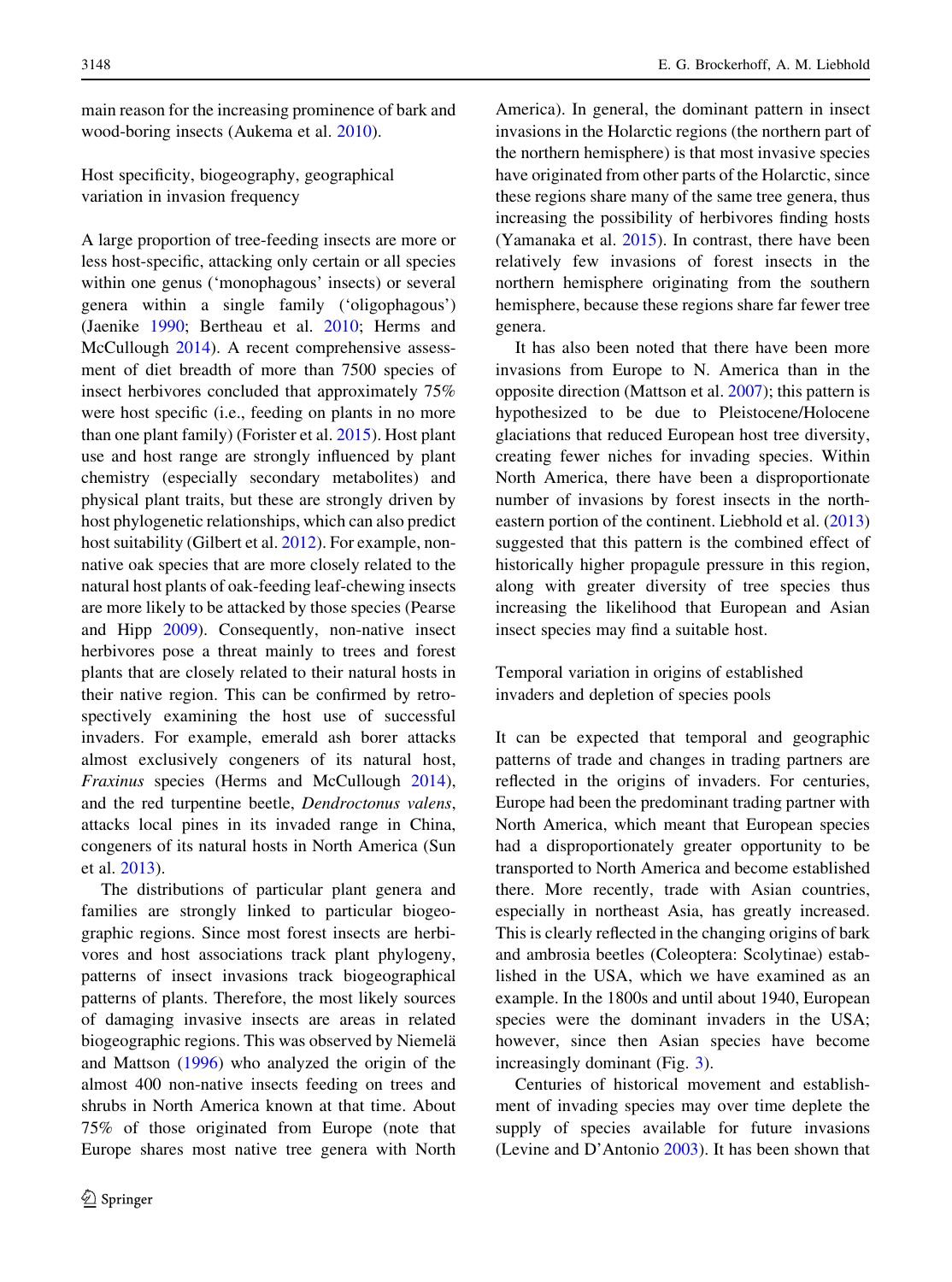<span id="page-8-0"></span>for the Scolytinae, there is a small number of abundant species in invasion pathways emanating from specific world regions, but many more less-common species (Brockerhoff et al. [2014](#page-15-0); Liebhold et al. [2017a\)](#page-17-0). Over time, invasions deplete the common species but with increasing import rates, it is possible for the less abundant species to also become established (Liebhold et al. [2017a\)](#page-17-0). They predicted that despite the depletion of the species most common in pathways, increased imports will counter act the depletion trend, leading to near constant rates of future establishments.

#### Habitat characteristics driving invasibility

There are a number of characteristics of forest stands, regions and countries that affect their invasibility—i.e. their susceptibility for invasion. The availability of host plants or prey, or particular habitat characteristics required by an invader is a critical factor in establishment. Given the degree of host specificity of many forest insects and considering the limited distribution of many plant taxa (see above), it is easy to see why an individual species may only be able to successfully invade specific areas where its host plant is present. Historically, this was an even stronger factor than today because many plants are now planted outside their native range. The planting of non-native plant species as crop plants or ornamentals has generally increased opportunities for invasion. For example, across the temperate southern hemisphere, a large number of exotic trees, especially pines and eucalypts,



Fig. 3 Changes in origins of detections of establishments of bark and ambrosia beetles (Coleoptera: Scolytinae) in the USA since 1800. Note that Eurasian species are native to parts of both Europe and Asia, and their establishments could not be traced back to the particular region from which these Eurasian species originated. Based on Liebhold et al. ([2017a\)](#page-17-0)

are planted widely across the production landscape. These exotic trees have been colonized by many invasive insects from the native range of pines and eucalypts (Withers [2001](#page-18-0); Brockerhoff et al. [2010](#page-15-0); Wingfield et al. [2015;](#page-18-0) Hurley et al. [2016](#page-16-0)), whereas the phylogenetically more isolated native trees have remained largely unaffected by these or other nonnative forest insects (Brockerhoff et al. [2010](#page-15-0)).

A lack of natural enemies such as predators, parasitoids, or insect pathogens may also facilitate establishment of invasive species. For example, maritime pine plantations in Corsica have been invaded by the invasive maritime pine bast scale, Matsucoccus feytaudi. Pure stands of maritime pine (Pinus pinaster) have very low numbers of specialized natural enemies of this scale insect, whereas mixed stands of maritime pine and the native Corsican pine (Pinus nigra laricio), as well as maritime pine stands close to Corsican pine stands, have a native predatory bug that preys on Matsucoccus scales (Jactel et al. [2006\)](#page-16-0). As a result, M. feytaudi is less abundant in mixed stands of maritime pine and Corsican pine than in pure stands, and it is likely that the presence of the predator also reduces the rate of local establishment of the invading scale insect. The effects of natural enemies on forest insect populations is well documented from biological control projects (Kenis et al. [2017a\)](#page-16-0), suggesting that natural enemies also affect establishment of invaders; however, to our knowledge, there are no specific studies on this concerning forest insects.

The presence of vacant ecological niches is widely considered an important driver of invasibility, evidenced by observations of numerous invasions of island ecosystems which typically have relatively limited native diversity. Elton ([1958\)](#page-15-0) noticed that oceanic islands, characterized by an impoverished flora and fauna, a shortage of competitors and an abundance of unoccupied niches, were particularly prone to invasions. Many of the cases cited by Elton [\(1958](#page-15-0)) concern forest insects. New Zealand is a typical example of a heavily invaded archipelago with a large invasive insect fauna of about 1500 species (with nearly 300 attacking forest trees), which is approximately the same size as the invasive insect fauna of all of Europe (Liebhold et al. [2017b](#page-17-0)), even though New Zealand's land area is only about 5% of the area of Europe. Forest insect food webs on islands are considered simpler, with comparatively fewer herbivores and especially fewer predator and parasitoid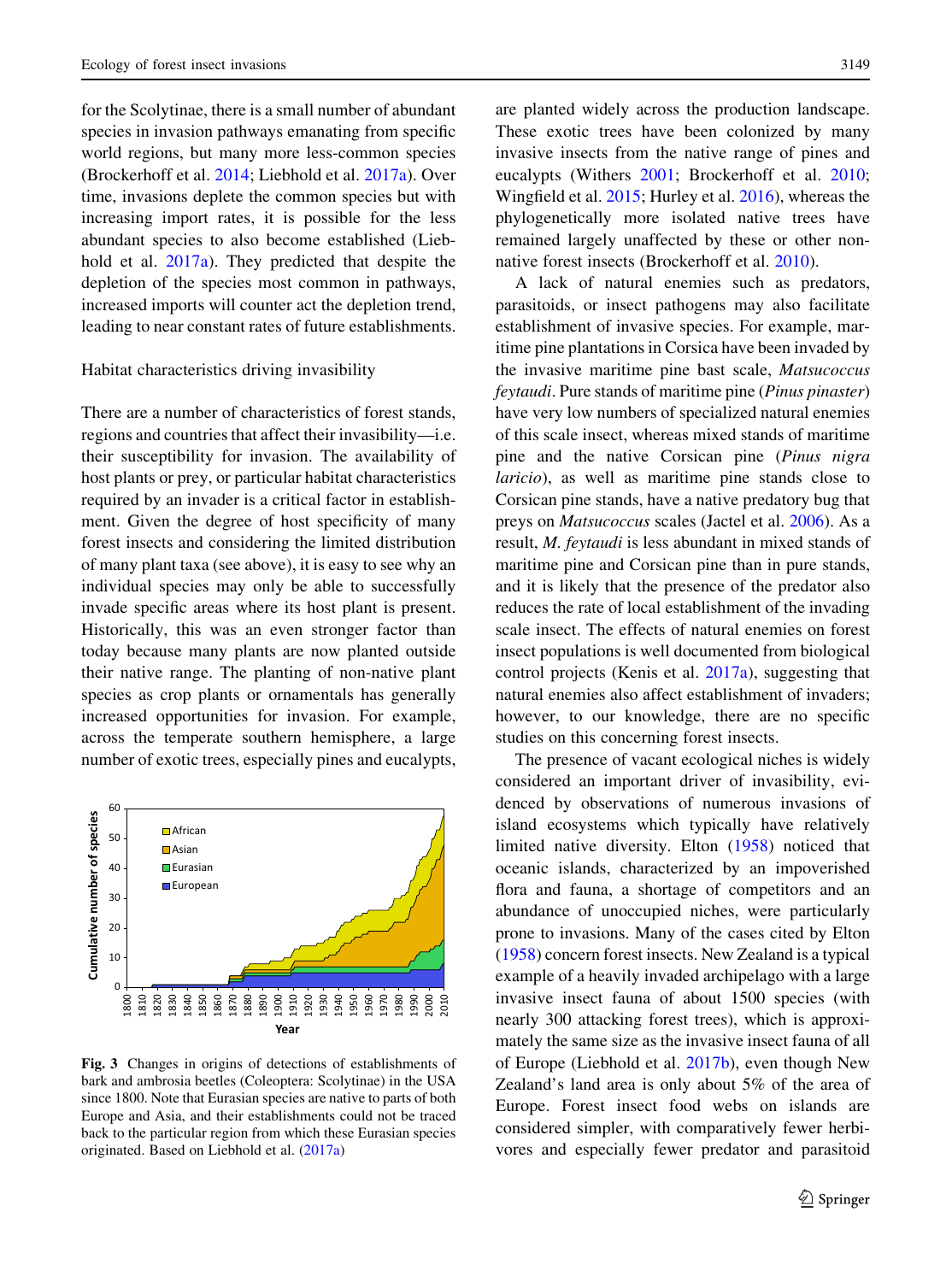species because, according to theory, the relative richness of herbivores and higher trophic levels decreases as the available area decreases (e.g., Gravel et al. [2011](#page-16-0)). There appears to be a wide variety of empty niches in New Zealand's forest ecosystems, based on some case studies and a general review of invertebrate diversity (Macfarlane et al. [2010](#page-17-0)), although the evidence for forest insects appears to be mostly anecdotal. However, the availability of vacant niches is compounded by the large number of introduced tree species that are phylogenetically more or less distant from the native flora. Consequently, there are very few native forest insects feeding on introduced trees such as pines and eucalypts, but they are being colonized by a growing number of non-native invading insects (e.g., Withers [2001;](#page-18-0) Brockerhoff et al. [2010](#page-15-0)). The extraordinary abundance of invasive vespid wasps in New Zealand (Beggs [2001\)](#page-15-0), especially in native ''Nothofagus'' forests, has probably also been facilitated by the lack of any native species in this niche (i.e., there are no native vespids in New Zealand). Islands are known to be among the regions most-invaded by vespids, with Hawaii having the most species (15) and New Zealand in third place (6 species) (Beggs et al. [2011](#page-15-0)).

Regarding the mechanisms that explain these patterns, the high number of invasions on islands ultimately can be related to the relatively low biodiversity of island ecosystems, compared with continental areas. It is thought that more diverse communities have (i) fewer unoccupied ecological niches, (ii) less resources available for potential invaders, and are (iii) generally more 'competitive', collectively leading to biotic resistance to invasion (e.g., Kennedy et al. [2002](#page-16-0); Nunez-Mir et al. [2017](#page-17-0)). However, most theory regarding this topic is based on studies on plant invasions, and there is little evidence that it applies to forest insect invasions. The few studies on relationships between forest diversity and insect invasions provided apparently conflicting information. For example, Guyot et al. ([2015\)](#page-16-0) found that single-species stands of chestnut in Italy were more heavily attacked by an invading chestnut gall wasp than stands composed of more tree species. Although there was no direct evidence of effects on invasions per se, the observation suggests that tree diversity could reduce invasibility. By contrast, Liebhold et al. [\(2013](#page-17-0)) noticed that regions with a greater diversity of tree species have been invaded by more non-native

tree-feeding insects, which lends support to the vacant-niche theory (see above). However, these observations are not necessarily mutually exclusive because they may be expressions of different ecological processes operating at different spatial scales.

Disturbed habitats are thought to be particularly prone to invasion, although again this relationship has been mostly documented for plant invasions rather than insect invasions (Lozon and MacIsaac [1997](#page-17-0)). In the case of forests, disturbance can refer to any kind of human modification, forestry activities (including tree felling, site preparation, tree planting), windthrow, fire, climate change, etc. Disturbed habitats are likely to offer vacant niches, reduced competition and potentially a shortage of natural enemies. A study comparing native and non-native beetles along a disturbance gradient from native forest to old pine plantation, clear-felled pine plantation and grazed pasture found that the number of non-native beetle species and their proportion among all beetles increased consistently with increasing disturbance (Pawson et al. [2008\)](#page-17-0) (Fig. [4\)](#page-10-0). Documenting the impact of disturbance on invasibility is made difficult by the fact that disturbance intensity may frequently be confounded with high propagule pressure. Invasions may also precipitate further invasions, potentially causing 'invasional meltdown' (Gandhi and Herms [2010a](#page-15-0)).

## Ecology of spread

Following initial establishment, most invasions proceed through the spread phase, as a species expands its ranges into suitable habitats. Spread is driven by population growth coupled with dispersal, so rates of spread are dependent on any factors promoting either growth or dispersal of populations (Liebhold and Tobin [2008\)](#page-17-0). While most insects are capable of dispersal at some life stage, we know that the spread of forest insects is generally facilitated by anthropogenic dispersal. A dominant feature in the spread of most invading forest pest species is coupling of local dispersal with long distance dispersal to spread via ''stratified dispersal'', a dynamic whereby long distance dispersal founds isolated populations ahead of the invasion front, which then gradually expand and coalesce (Liebhold and Tobin [2008](#page-17-0)). While local dispersal typically occurs via insect adaptations for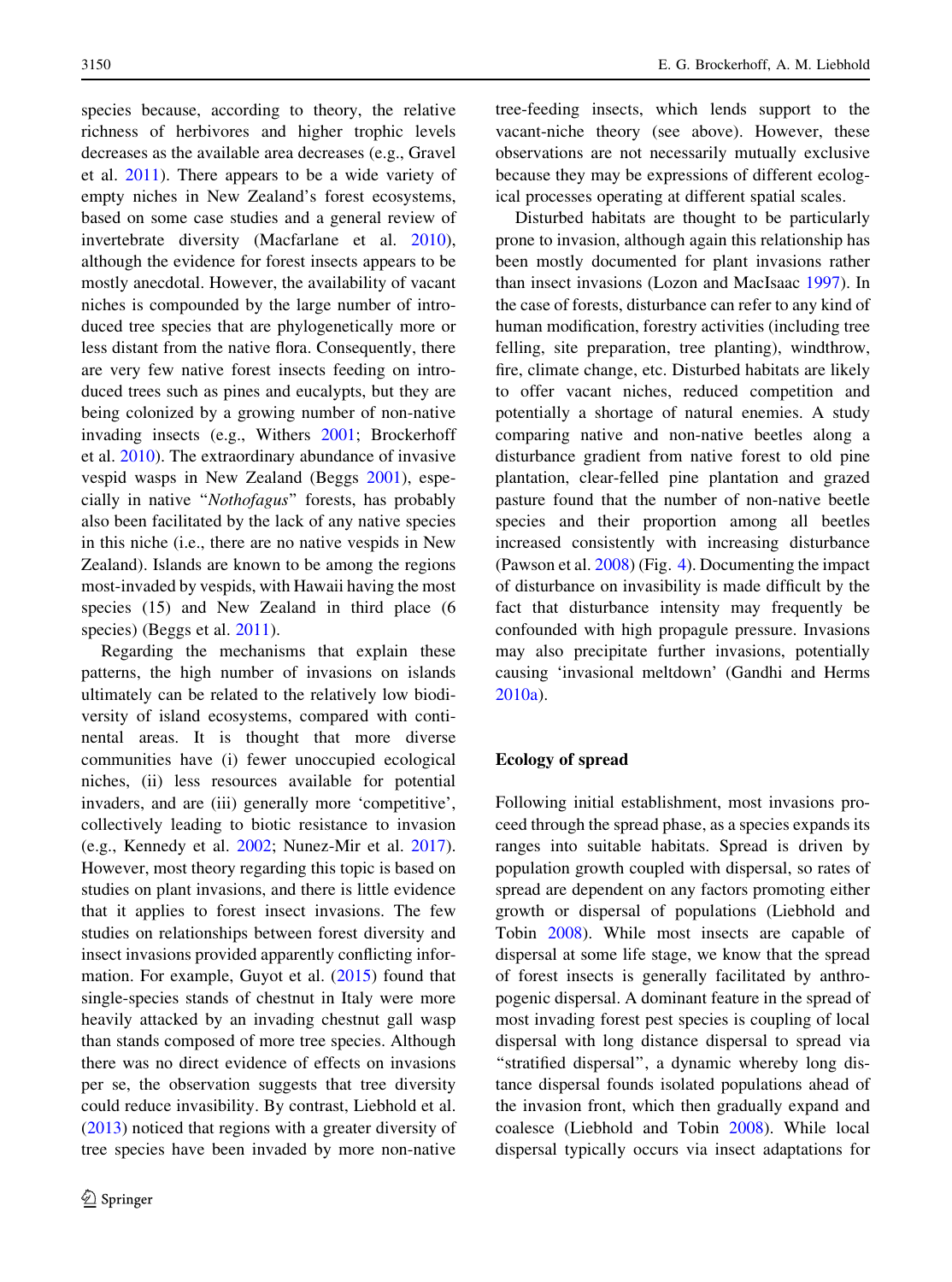<span id="page-10-0"></span>

Fig. 4 Number of non-native beetle species (left columns, primary y axis) and their percentage of all beetles (hatched line and secondary y axis) along a gradient of habitat disturbance from undisturbed native forest to clear-felled pine plantation forest and cleared forest. Data are pitfall-trapped specimens of Carabidae, Scarabaeidae and Scolytinae (Curculionidae). Modified from Pawson et al. ([2008\)](#page-17-0)

dispersal, long range spread is typically mediated via anthropogenic dispersal. For forest insects, the longdistance dispersal mechanisms that most commonly are important are movement of wood (e.g., wood for home heating, camp fire wood or wood for manufacturing), movement with live nursery plants, and hitchhiking on inanimate objects. For example spread of the emerald ash borer and other wood-boring insects in N. America is facilitated by their accidental movement in firewood (Haack et al. [2010](#page-16-0)). Historical patterns of spread of the invasive leafminer Cameraria ohridella in Europe reflects patterns of human mobility due the accidental movement of overwintering pupae in soil (Gilbert et al. [2004](#page-16-0)).

It is not unusual for some species to exhibit lags between the time of initial establishment and the commencement of spread. These lags sometimes reflect poor population growth in areas of initial low habitat suitability. For example, the hemlock woolly adelgid, A. tsugae, was most likely introduced to eastern N. America in 1911 in Richmond, VA, a location well outside the range of its host Tsuga spp. (Havill and Montgomery [2008](#page-16-0)). Rapid spread of this organism did not commence until the 1970s, prior to which it had slowly been spreading through a region of low host density (Morin et al. [2009](#page-17-0)). In other species, such as the gypsy moth, Lymantria dispar (Liebhold

and Tobin [2006\)](#page-17-0), and the emerald ash borer, A. planipennis (Siegert et al. [2014\)](#page-18-0) lags result from the time required for newly founded populations to grow to greater densities such that they are noticed.

There may be considerable variation among species in their rates of spread, often reflecting differences in life history traits related to dispersal (Roques et al. [2016\)](#page-18-0). In many forest insects, the quality of the local habitat may strongly influence local rates of spread. Specifically, the density of hosts may affect population growth rates, and this is reflected in a correlation between local spread rates and host tree density (Hudgins et al. [2017](#page-16-0)). Local habitat feature can also influence the strength of Allee effects and this can strongly influence geographical variation in rates of invasion spread (Tobin et al. [2007](#page-18-0)).

## Ecology of impacts

## Types of impacts

Invasive forest insects can have a wide range of impacts on forest and urban ecosystems, and these impacts have consequences for people and communities, including effects on several types of economic values.

## Ecosystem impacts

The ecological effects of invasive insects were reviewed comprehensively by Kenis et al. ([2009](#page-16-0)), and this covered numerous examples of forest insects. Most obvious and best known are the effects of herbivores feeding on trees. Severe cases of defoliation, such as those caused during outbreaks of gypsy moth, are highly visible and may have substantial effects on forest ecosystems as a result of tree mortality and reduced growth in host trees (oak species). Both impacts may shift competitive processes in favor of non-host tree species, leading to changes in the tree species composition of forests, and potentially affecting long-term successional patterns (Morin and Liebhold [2016\)](#page-17-0). This can have subsequent indirect effects on other species associated with oaks, such as other herbivores and other species in wider food webs. For example, direct and indirect competition between gypsy moth and a native swallowtail butterfly, Papilio canadensis, a native herbivore of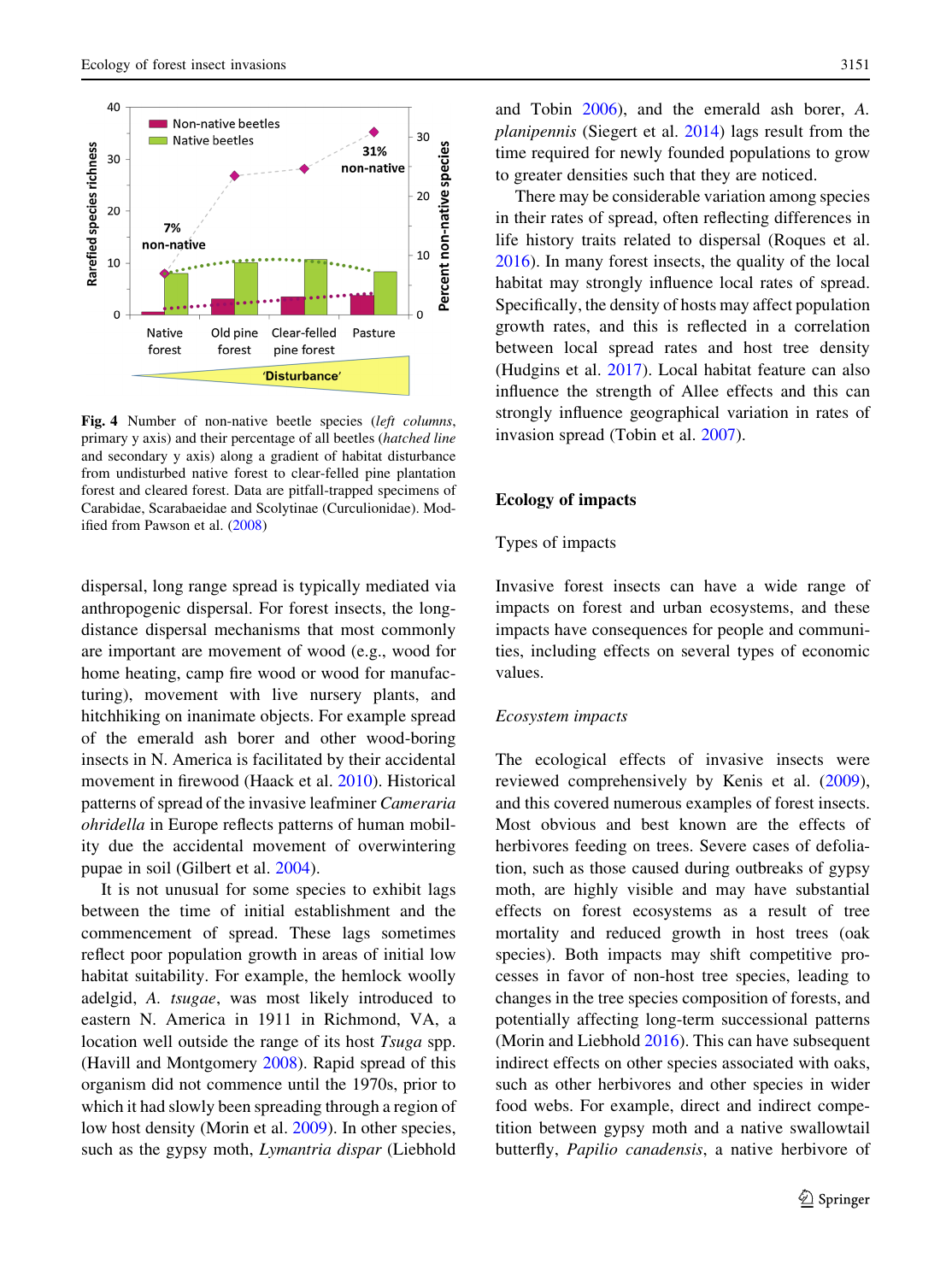oaks, has led to declines in populations of the native butterfly (Redman and Scriber [2000\)](#page-18-0). Similar observations were made regarding the effects of hemlock woolly adelgid, a sap-feeding insect, which causes a more dramatic decline of its host tree, eastern hemlock (T. canadensis) (Small et al. [2005](#page-18-0); Eschtruth et al.  $2006$ ). The rapid decline of ash species (*Fraxinus* spp.) resulting from the widespread mortality caused by emerald ash borer will also cause substantial changes in the community ecology and biodiversity of forests where ash was an important component (Herms and McCullough [2014](#page-16-0)).

Invasive forest insects can also have wider effects on ecosystem processes. Invasive species that cause defoliation or tree death can affect light penetration, transpiration, carbon sequestration and storage, water drainage, nitrogen and carbon flows to the soil and into waterways, changes in stream temperatures, and various other impacts (Stadler et al. [2005;](#page-18-0) Lovett et al. [2006](#page-17-0); Kenis et al. [2009;](#page-16-0) Boyd et al. [2013](#page-15-0)). Furthermore, the loss of host trees can affect communities of other organisms that use these same species as hosts (Gandhi and Herms [2010b](#page-16-0)). The vast majority of non-native herbivorous forest insects are not known to have any visible ecological impact (Aukema et al. [2010\)](#page-15-0); however, this may reflect, in part, the general lack of information about impacts. For example, nonnative ambrosia beetles generally outnumber native species in many world regions (Reed and Muzika [2010\)](#page-18-0), but almost nothing is known about what, if any, effect their presence has on decomposition rates or other ecosystem processes.

## Socioeconomic and community impacts

Estimates of economic impacts from forest insect invasions are difficult to quantify and vary widely. Some types of costs and damages are relatively well known, such as expenditure for eradication campaigns. For example, Asian longhorned beetle eradications in several cities in North America and Europe between 1996 and 2008 exceeded \$400 million USD, considering only expenses by state and federal agencies (Haack et al. [2009\)](#page-16-0). A more comprehensive assessment of economic impacts of non-native forest insects damaging trees, across all species in the main guilds (borers, sap-feeders, foliage-feeders), was undertaken by Aukema et al. [\(2011](#page-15-0)). Their assessment also considered timber losses to forest owners, local government expenditure, household expenditure, and losses in property value, whereby the latter amounted to considerably greater economic impacts than federal expenditure and timber losses. Collectively their estimate of damages exceeded 4 billion USD annually, even though impacts on values such as ecosystem services were not considered (Aukema et al. [2011](#page-15-0)). Impacts on such non-market values can indeed exceed impacts on wood and non-wood forest products (e.g., Kenis et al. [2017b](#page-16-0)). However, damages from the reduced provision of regulating services and cultural services (e.g., reduced human wellbeing) (Boyd et al. [2013](#page-15-0)) are difficult to capture in monetary terms and are often ignored in assessments. Some invasive forest insects can also have direct or indirect effects on human health. For example, urticating hairs shed by non-native processionary moths and tussock moths can cause dermatological reactions in residents or other individuals coming in contact with such insects.

Another complication with impact assessments and predictions relates to the inherent time lag between the time of establishment and when impacts occur. Even with a very high-impact invader such as emerald ash borer, more than 10 years passed between the actual establishment and when the presence of this species and its impacts were first noticed (Siegert et al. [2014](#page-18-0)). Lags result from a variety of causes, but in most species considerable time may pass between a species' initial arrival and the point at which newly founded populations have grown to densities such that they are noticed. This lag between arrival and establishment, as well as the magnitude and spatial extent of impacts, have important implications for the assessment of economic impacts (Epanchin-Niell and Liebhold [2015\)](#page-15-0). Furthermore, impacts of particular invasive forest insects may not persist indefinitely. It has been noticed on a number of occasions that populations of invading non-native forest insects (after an initial lag) undergo a population explosion, which eventually collapses after several years (Simberloff and Gibbons [2004\)](#page-18-0). These 'boom and bust' population dynamics have been described, for example, for the invasions of browntail moth, Euproctis chrysorrhoea, in N. America (Elkinton et al. [2006](#page-15-0)) and manuka blight scale, Eriococcus orariensis, in New Zealand (van Epenhuijsen et al. [2000](#page-18-0)), suggesting that the impacts of at least some invaders may be temporary. However, there are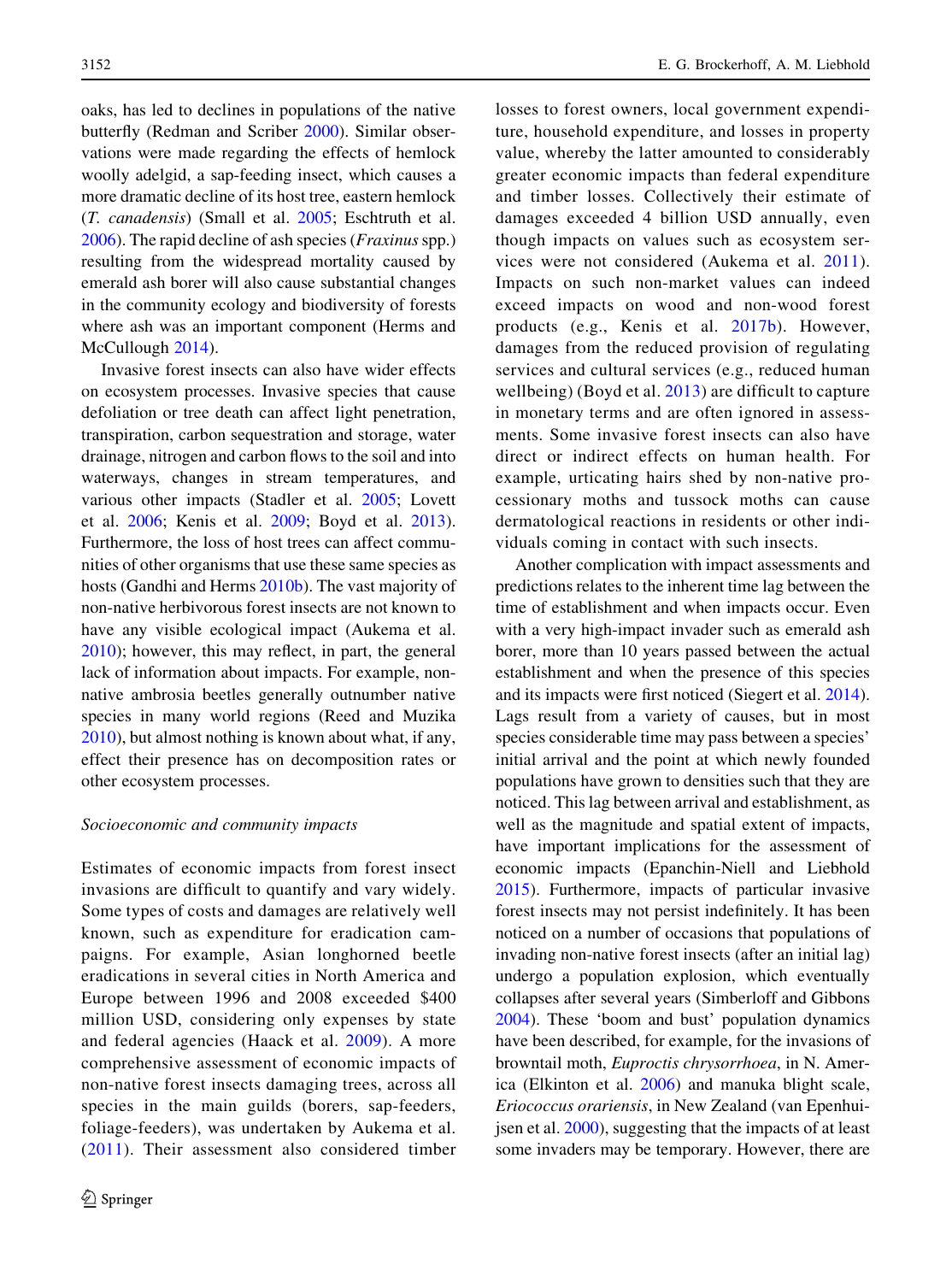many other examples of non-native species with longlasting impacts, and this is probably the more common situation.

## Interactions with other species

There are several direct and indirect mechanisms by which non-native forest insects can interact with native species as well as other invaders, some of which are poorly known. Genetic effects caused by hybridization between non-native and native species are relatively well-known from other taxa, but there is only limited information about this phenomenon involving forest insects (e.g., Havill et al. [2017](#page-16-0)). Facilitation is an indirect impact that involves a nonnative species improving the likelihood of establishment of another invader, and its subsequent impacts, by providing missing resources, reducing competition or predation, or by providing an obligate mutualism. The role of mutualisms in facilitation has been demonstrated many times. An intriguing example concerns non-native fig wasps that are obligate pollinators of certain non-native fig trees. There are several cases of the establishment of specific pollinating fig wasps facilitating seed production, spread and invasion by cultivated non-native fig trees that previously did not produce seed and were not invasive (Richardson et al. [2000\)](#page-18-0). Mutualisms between forest insects and tree pathogens have been crucial in several high-impact invasions. The invasion and spread of Dutch elm disease and its impact on elms, native and exotic, has depended on the presence of suitable vectors, and in most cases this involved the European smaller elm bark beetle, Scolytus multistriatus, which also invaded affected areas (outside Europe) (Webber [2000\)](#page-18-0). Likewise, the invasion of the redbay ambrosia beetle, X. glabratus, facilitated the invasion and spread of the invasive pathogen, Raffaelea sp., that causes laurel wilt disease of lauraceous trees in parts of the USA (Hanula et al. [2008](#page-16-0)).

Species characteristics and mechanisms driving invasiveness and impacts

Not all non-native species are 'invasive' and cause impacts; in fact, it is widely recognized that the majority of non-native species have little or no 'impact'. According to the 'tens rule', only one in 10 established species becomes a 'pest'; and although this

is a somewhat simplistic generalization, it has been shown to be approximately true for non-native species of many different taxa (Williamson and Fitter [1996](#page-18-0)). An examination of the tens rule for forest tree-feeding insects in the USA confirms this, as 62 out of the total of 455 species (14%) on the list of Aukema et al. [\(2010](#page-15-0)) cause known impacts. Interestingly, taxonomic patterns of 'frequency of impact' differ from patterns of relative frequency of establishment. Although Hemiptera contribute the most species of established forest tree-feeding insects, the proportions of highimpact species are greater in Coleoptera and Hymenoptera (Fig. 5).

So what makes certain species more invasive and having more impacts than most others? Hufbauer and Torchin [\(2007](#page-16-0)) assessed a number of ecological hypotheses that have been proposed to explain the success of biological invaders. Based on the cases they studied (none involving forest insects), they suggest that novel weapons, enemy release, and (lack of) biotic resistance are characteristic of 'strong' invaders, whereas inherent superiority, preadaptation, disturbance, exploitation of empty niches, facilitation by mutualists, and the occurrence of invasional meltdown were less common factors among strong invaders. However, among high-impact invasive forest insects, this distinction of predictors appears to be less useful, and often several interacting factors appear to be



Fig. 5 Invasive insects causing 'impacts' (right columns) relative to all non-native forest tree-feeding insects (left columns) in the USA (based on Aukema et al. [2010](#page-15-0)). Note: the data shown represent 454 insect species (119 Coleoptera, 13 Diptera, 189 Hemiptera, 42 Hymenoptera, 87 Lepidoptera, and 4 Thysanoptera) of which 62 species were considered to cause 'impacts'. The differences in proportions between orders were significant ( $P = 0.0159$ ) according to a Fisher's Exact test (procedure FREQ in SAS Version 9.3)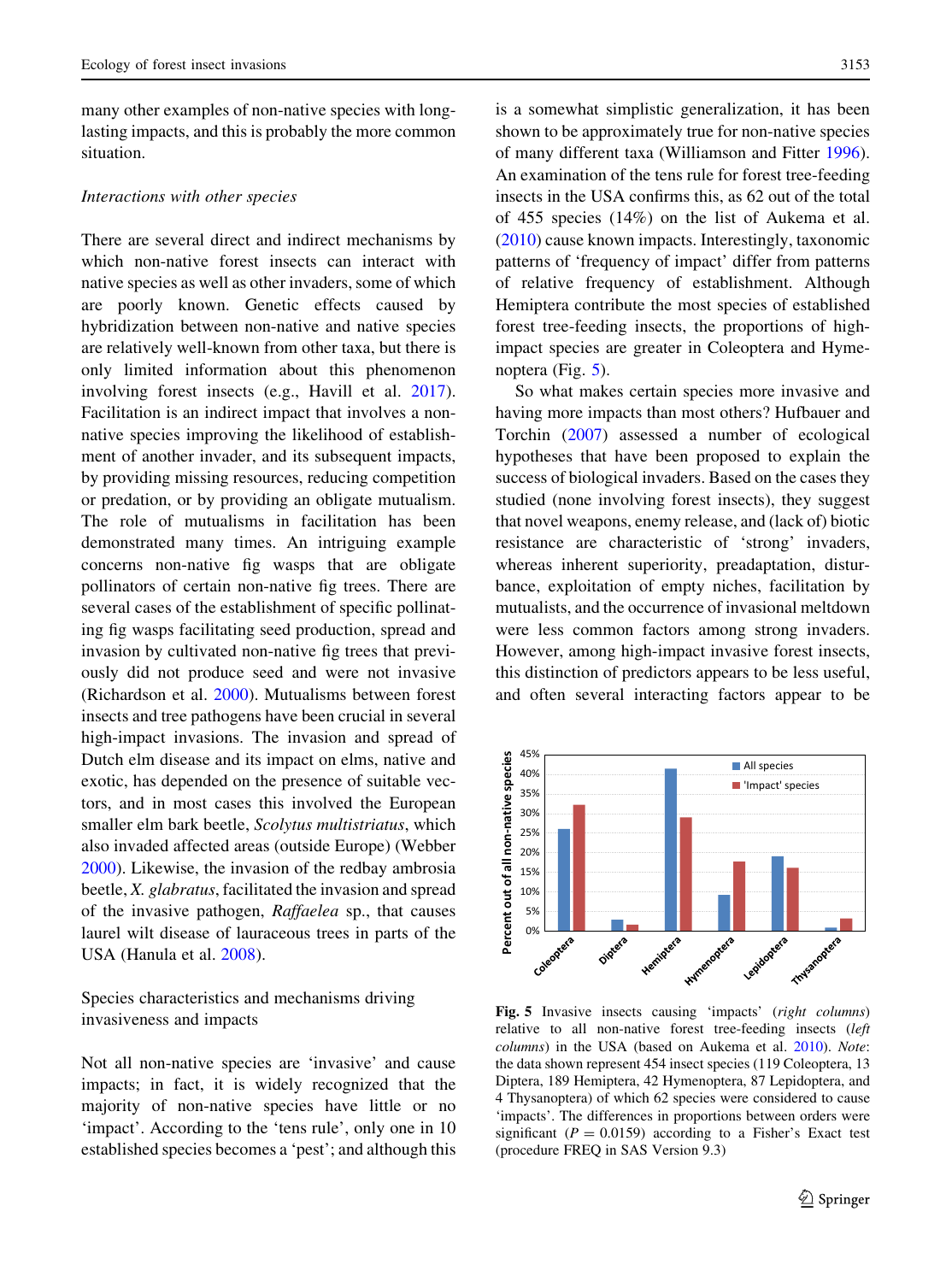involved. Furthermore, some of the factors listed by Hufbauer and Torchin [\(2007](#page-16-0)) not only describe characteristics of the invading species but also characterize habitats that are more prone to be invaded. Below, we explore the species characteristics and mechanisms that are understood to be involved in high-impact forest insect invasions.

## New associations and the lack of host resistance

Many of the impacts of forest insect invasions can be considered a consequence of novel species associations. Most examples include novel associations between insect herbivores and their host trees and the inability of "naïve hosts" to defend against herbivores to which they have had no prior evolutionary exposure, such as emerald ash borer and naïve species of *Fraxinus* (Herms and McCullough [2014](#page-16-0)). However, novel species associations also sometimes include new associations of insects with mutualistic micro-organisms. For example, much of the damage associated with the introduction of the N. American bark beetle D. valens to China is believed to be due to the novel association of this insect with ophiostomatoid fungi native to China (Sun et al. [2013\)](#page-18-0).

## Enemy release

Escape from natural enemies is widely considered a key driver in the success of non-native invasive species. The enemy release hypothesis posits that populations of non-native species are less constrained by natural enemies in their invaded range than in their native range and this results in population growth to higher levels (Colautti et al. [2004\)](#page-15-0). Although this argument is compelling and has been well documented, most 'tests' of the hypothesis are based on invasions of plants and animal taxa other than insects. However, there are numerous examples of invasive tree-feeding insects that caused severe damage until they were controlled by the introduction of their natural enemies (i.e., parasitoids, predators, or pathogens) from their native range (Kenis et al. [2017a](#page-16-0)). A good example of this is the extensive defoliation of hardwood trees by winter moth, Operophtera brumata, that occurred in its invaded range in Nova Scotia prior to the introduction of two biological control agents which lowered the defoliator populations to sub-outbreak levels (Fig. 6; Embree [1965](#page-15-0)). An even more impressive example of enemy release is the case of browntail moth, E. chrysorrhoea, a polyphagous defoliator of many hardwood tree species. Following its invasion of eastern N. America in the late 1800s, browntail moth eventually spread into most of New England and New Brunswick and parts of Nova Scotia (Elkinton et al. [2006\)](#page-15-0); however, Compsilura concinnata, a tachinid parasitoid that was introduced in 1906 along with two other parasitoids, subsequently caused such high mortality that browntail moth nearly became extinct (Elkinton et al. [2006](#page-15-0)). This contrast in the population growth between the initial period of escape from natural enemies followed by the re-association with parasitoids from the native region demonstrates the regulatory strength of these agents.

## Apparent competition and other indirect impacts

Beyond the more obvious direct impacts of invaders on their hosts and other organisms, indirect impacts may also occur but these are often overlooked and generally not well understood. Indirect competition between two insect species that feed on different plant species (and therefore do not compete for food or habitat resources) can affect each other's populations indirectly via shared natural enemies. This is known as 'apparent competition' and was demonstrated, for example, in communities of native leaf miners and their parasitoids in tropical forest in Belize (Morris et al. [2004](#page-17-0)). However, effects of non-native forest insects on native species via apparent competition are



Fig. 6 Substantial decline in defoliation by winter moth following the release and re-association with two parasitoids (reproduced from Embree [1965\)](#page-15-0)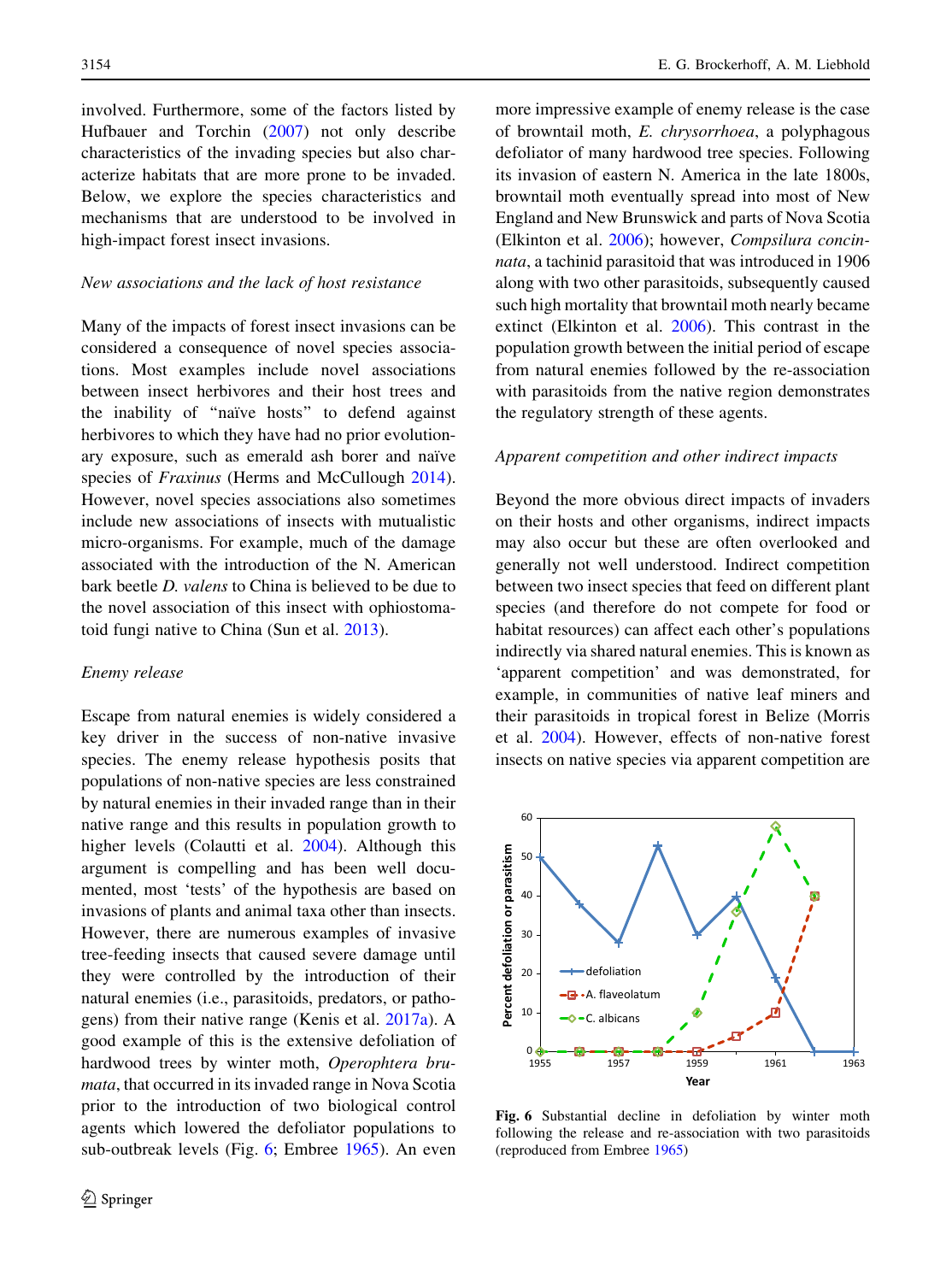rarely documented. The invasive horse-chestnut leafmining moth *C. ohridella* is very abundant across invaded areas in Europe, and a decline of populations of native leaf miners on other tree species near host horse-chestnuts was observed (Péré et al. [2010\)](#page-17-0). This appeared to be consistent with impacts caused by apparent competition between C. ohridella and leaf miners; however, the role of indirect effects via shared parasitoids could not be confirmed (Péré et al. [2011](#page-17-0)). There are confirmed examples of apparent competition in agricultural ecosystems (e.g., Kaplan and Denno [2007](#page-16-0)), but more research is needed to assess the frequency and impacts of apparent competition associated with forest insect invasions.

Invasional meltdown, whereby one invader facilitates further invasions and impacts by other species, has been described in several instances. Perhaps the best-known and most dramatic case is the interaction and mutualism between the non-native yellow crazy ant, A. gracilipes, and a non-native sap-feeding scale insect on Christmas Island (O'Dowd et al. [2003](#page-17-0)). The honeydew produced by the scale insect provides an abundant food source that enabled an increase in the ant population, which then increased the ants' predation of a native land crab. The decline in the land crab substantially alters the forest understory which is normally more sparse due to the crab's feeding on seed and seedlings. Invasional meltdown may occur more often than is recognised (Gandhi and Herms [2010a](#page-15-0)). For example, non-native ambrosia beetles and ophiostomatoid fungi may facilitate each other's invasion and worsen the impacts (Wingfield et al. [2017](#page-18-0)). Nonnative ambrosia beetles are often more abundant than native species, but apart from some high-profile species (Hanula et al. [2008](#page-16-0); Ploetz et al. [2013\)](#page-17-0), their interactions with fungal associates are not well known. The same is true for indirect effects of invasive forest insects on ecosystem processes. These may result in, for example, changes in light penetration through the canopy, water drainage, nitrogen and carbon flow (see above), and are likely to have indirect effects on other species.

The phenomenon of biological invasions is increasingly dominating the field of forest entomology. Given the steady accumulation of non-native species establishments around the world, forest insect research increasingly focuses on these species, their biology, ecology, impacts and control. As mentioned earlier, most of the literature on invasive forest insects originates from N. America, Europe and Australasia but the phenomenon of insect invasions is ubiquitous around the world. As more remote and less connected regions begin to increasingly trade in global markets, we can anticipate more exchanges of species among world regions. Given this trend, there is an urgent need to better characterize forest insect assemblages from all world regions and the pathways that enable exchanges among species pools that were previously isolated.

There also continues to be a need to better understand the ecological and socio-economic impacts of invasive forest insects. The majority of non-native forest insects are believed to have no significant impact in their invaded habitat (e.g., Aukema et al. [2010\)](#page-15-0). However, it is likely that many of these apparently benign species are having significant ecological impacts, but because they do not involve large numbers of dead trees, they remain undocumented or even unrecognized. This is especially true for saprophytic insects and pollinators in forests, which historically have received little attention. Likewise, indirect effects of invasive forest insects via apparent competition and facilitation of other invaders can be cryptic and are not well studied.

Worldwide, society is increasingly relying on plantation forests of non-native tree species to meet demands for wood and wood products. Much of the exceptional growth of non-native tree species can be attributed to the escape of these species from the insect herbivores that are indigenous in these trees' native ranges. The high productivity of these forests is thus dependent upon preventing these herbivores from invading and "catching up" with their hosts (Wingfield et al. [2015\)](#page-18-0). An additional trend is the phenomenon by which native insect herbivores adapt to utilizing non-native hosts, and occasionally these can cause considerable damage (Berndt et al. [2004](#page-15-0); Bertheau et al. [2010\)](#page-15-0). These trends, along with the tendency of invading insects to form novel association with pathogenic fungi (Ploetz et al. [2013](#page-17-0)), point toward the need to predict the outcomes of novel host associations. The ability to better predict damaging invading species and novel species associations would strengthen the ability of society to protect forest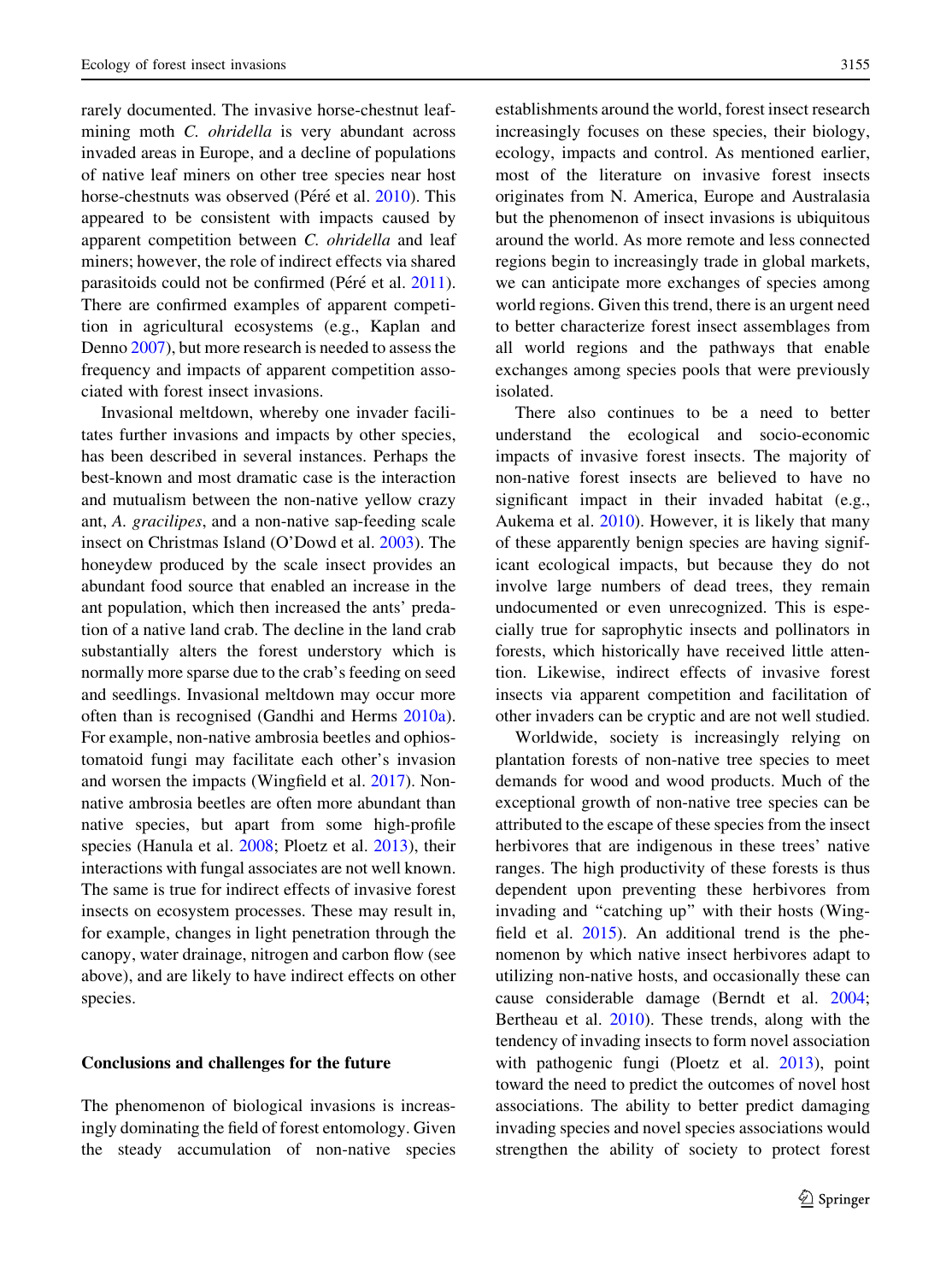Acknowledgements This paper was spawned by the 'Task Force on Forests and Biological Invasions' of the International Union of Forest Research Organizations (IUFRO). The authors acknowledge the support of a USDA NIFA AFRI award (2016- 67013-24820) and New Zealand MBIE core funding (C04X1104) to Scion and the 'Better Border Biosecurity' collaboration ([www.b3nz.org](http://www.b3nz.org)). We thank John Bain, Lindsay Bulman, Marc Kenis, Mark Kimberley, and Darren Ward for information and advice, and three anonymous reviewers for comments on the manuscript.

# References

- Aukema JE, McCullough DG, Von Holle B, Liebhold AM, Britton K, Frankel SJ (2010) Historical accumulation of non-indigenous forest pests in the continental US. Bioscience 60:886–897
- Aukema JE, Leung B, Kovacs K, Chivers C, Britton KO, Englin J, Frankel SJ, Haight RG, Holmes TP, Liebhold AM, McCullough DG, Von Holle B (2011) Economic impacts of non-native forest insects in the continental United States. PLoS ONE 6:e24587
- Beggs J (2001) The ecological consequences of social wasps (Vespula spp.) invading an ecosystem that has an abundant carbohydrate resource. Biol Conserv 99:17–28
- Beggs JR, Brockerhoff EG, Corley JC, Kenis M, Masciocchi M, Muller F, Rome Q, Villemant C (2011) Ecological effects and management of invasive alien Vespidae. Biocontrol 56:505–526
- Berndt L, Brockerhoff EG, Jactel H, Weiss T, Beaton J (2004) Biology and rearing of Pseudocoremia suavis, an endemic looper (Lepidoptera: Geometridae) with a history of outbreaks on exotic conifers. N Z Entomol 27:73–82
- Bertheau C, Brockerhoff EG, Roux-Morabito G, Lieutier F, Jactel H (2010) Novel insect-tree associations resulting from accidental and intentional biological 'invasions': a meta-analysis of effects on insect fitness. Ecol Lett 13:506–515
- Bjørnstad ON, Robinet C, Liebhold AM (2010) Geographic variation in North American gypsy moth cycles: subharmonics, generalist predators, and spatial coupling. Ecology 91:106–118
- Blackburn TM, Pyšek P, Bacher S et al (2011) A proposed unified framework for biological invasions. Trends Ecol Evol 26:333–339
- Boyd IL, Freer-Smith PH, Gilligan CA, Godfray HCJ (2013) The consequence of tree pests and diseases for ecosystem services. Science 342:1235773
- Brockerhoff EG, Bain J, Kimberley M, Knížek M (2006) Interception frequency of exotic bark and ambrosia beetles

<span id="page-15-0"></span>3156 E. G. Brockerhoff, A. M. Liebhold

(Coleoptera: Scolytinae) and relationship with establishment in New Zealand and worldwide. Can J For Res 36:289–298

- Brockerhoff EG, Barratt BI, Beggs JR, Fagan LL, Malcolm K, Phillips CB, Vink CJ (2010) Impacts of exotic invertebrates on New Zealand's indigenous species and ecosystems. N Z J Ecol 34:158–174
- Brockerhoff EG, Kimberley M, Liebhold AM, Haack RA, Cavey JF (2014) Predicting how altering propagule pressure changes establishment rates of biological invaders across species pools. Ecology 95:594–601
- Brooks RT (2001) Effects of the removal of overstory hemlock from hemlock-dominated forests on eastern redback salamanders. For Ecol Manag 149:197–204
- Brusca RC, Brusca GJ (2003) Invertebrates, 2nd edn. Sinauer Associates, Sunderland
- Caley P, Ingram R, De Barro P (2015) Entry of exotic insects into Australia: does border interception count match incursion risk? Biol Invasions 17:1087–1094
- Cock MJW, Murphy ST, Kairo MTK, Thompson E, Murphy RJ, Francis AW (2016) Trends in the classical biological control of insect pests by insects: an update of the BIOCAT database. Biocontrol 61:349–363
- Codella SG, Raffa KF (1995) Contributions of female oviposition patterns and larval behavior to group defense in conifer sawflies (Hymenoptera: Diprionidae). Oecologia 103:24– 33
- Colautti RI, Ricciardi A, Grigorovich IA, MacIsaac HJ (2004) Is invasion success explained by the enemy release hypothesis? Ecol Lett 7:721–733
- Donovan BJ (1980) Interactions between native and introduced bees in New Zealand. N Z J Ecol 3:104–116
- Elkinton JS, Parry D, Boettner GH (2006) Implicating an introduced generalist parasitoid in the invasive browntail moth's enigmatic demise. Ecology 87:2664–2672
- Elton C (1958) The ecology of invasions by animals and plants. Methuen, London
- Embree DG (1965) The population dynamics of the winter moth in Nova Scotia, 1954–1962. Mem Entomol Soc Can 97(S46):5–57
- Epanchin-Niell RS, Liebhold AM (2015) Benefits of invasion prevention: effect of time lags, spread rates, and damage persistence. Ecol Econ 116:146–153
- Eschen R, Roques A, Santini A (2015a) Taxonomic dissimilarity in patterns of interception and establishment of alien arthropods, nematodes and pathogens affecting woody plants in Europe. Divers Distrib 21:36–45
- Eschen R, Britton K, Brockerhoff E et al (2015b) International variation in phytosanitary legislation and regulations governing importation of plants for planting. Environ Sci Policy 51:228–237
- Eschtruth AK, Cleavitt NL, Battles JJ, Evans RA, Fahey TJ (2006) Vegetation dynamics in declining eastern hemlock stands: 9 years of forest response to hemlock woolly adelgid infestation. Can J For Res 36:1435–1450
- Forister ML, Novotny V, Panorska AK et al (2015) The global distribution of diet breadth in insect herbivores. Proc Natl Acad Sci USA 112:442–447
- Gandhi KJ, Herms DA (2010a) Direct and indirect effects of alien insect herbivores on ecological processes and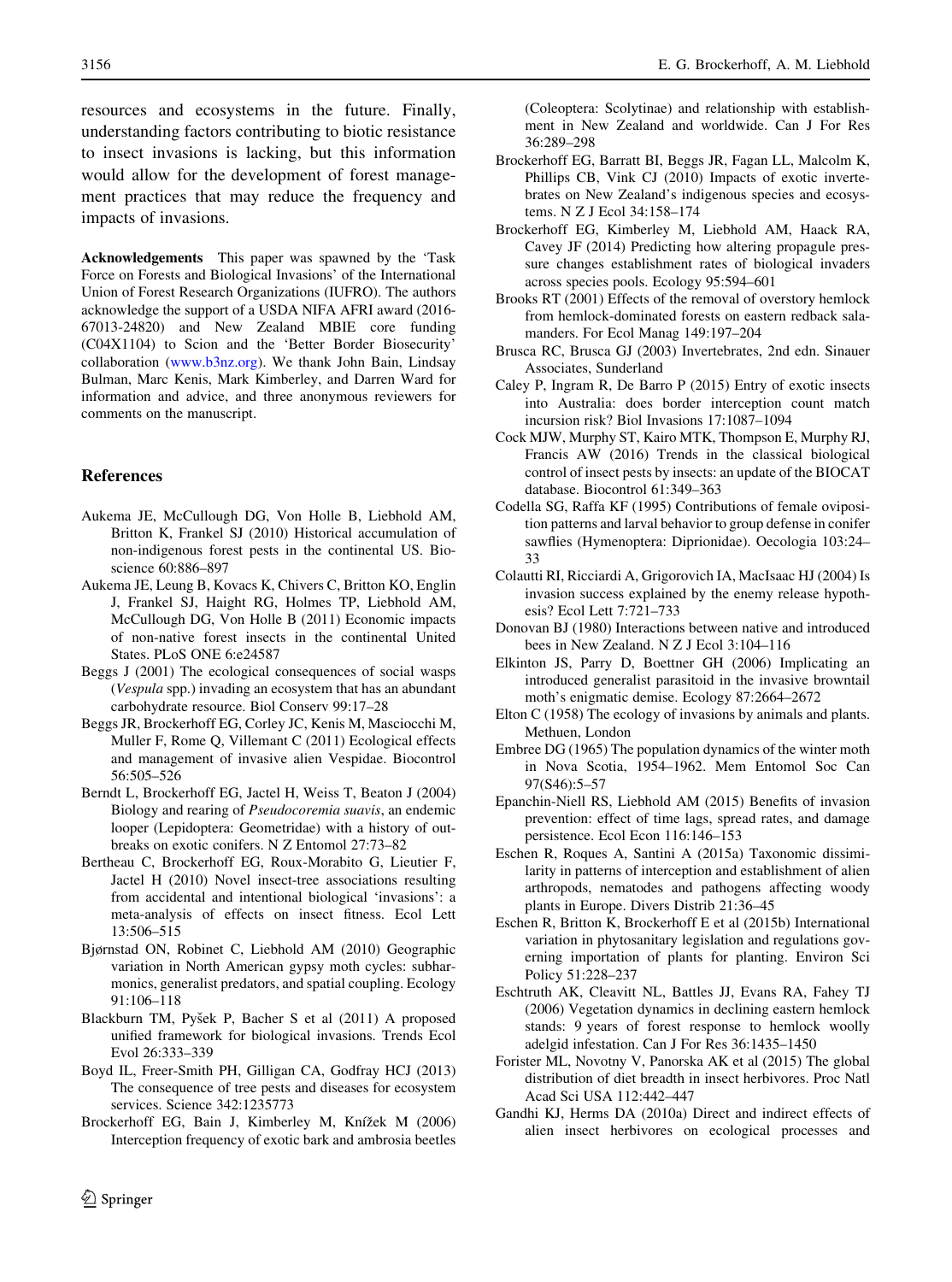<span id="page-16-0"></span>interactions in forests of eastern North America. Biol Invasions 12:389–405

- Gandhi KJ, Herms DA (2010b) North American arthropods at risk due to widespread Fraxinus mortality caused by the alien emerald ash borer. Biol Invasions 12:1839–1846
- Gilbert M, Grégoire JC, Freise JF, Heitland W (2004) Longdistance dispersal and human population density allow the prediction of invasive patterns in the horse chestnut leafminer Cameraria ohridella. J Appl Anim Ecol 73:459–468
- Gilbert GS, Magarey R, Suiter K, Webb CO (2012) Evolutionary tools for phytosanitary risk analysis: phylogenetic signal as a predictor of host range of plant pests and pathogens. Evol Appl 5:869–878
- Gillespie RG, Reimer N (1993) The effect of alien predatory ants (Hymenoptera: Formicidae) on Hawaiian endemic spiders (Araneae: Tetragnathidae). Pac Sci 47:21–33
- Gohli J, Selvarajah T, Kirkendall LR, Jordal BH (2016) Globally distributed Xyleborus species reveal recurrent intercontinental dispersal in a landscape of ancient worldwide distributions. BMC Evol Biol 16:37. doi[:10.1186/s12862-](http://dx.doi.org/10.1186/s12862-016-0610-7) [016-0610-7](http://dx.doi.org/10.1186/s12862-016-0610-7)
- Goodsman DW, Koch D, Whitehouse C, Evenden ML, Cooke BJ, Lewis MA (2016) Aggregation and a strong Allee effect in a cooperative outbreak insect. Ecol Appl 26:2621–2634
- Gravel D, Massol F, Canard E, Mouillot D, Mouquet N (2011) Trophic theory of island biogeography. Ecol Lett 14:1010–1016
- Gray DR (2010) Hitchhikers on trade routes: a phenology model estimates the probabilities of gypsy moth introduction and establishment. Ecol Appl 20:2300–2309
- Groombridge B, Jenkins MD (2002) World atlas of biodiversity. UNEP World Conservation Monitoring Centre, University of California Press, Berkeley
- Guyot V, Castagneyrol B, Vialatte A, Deconchat M, Selvi F, Bussotti F, Jactel H (2015) Tree diversity limits the impact of an invasive forest pest. PLoS ONE 10:e0136469
- Haack RA (2006) Exotic bark-and wood-boring Coleoptera in the United States: recent establishments and interceptions. Can J For Res 36:269–288
- Haack RA, Hérard F, Sun J, Turgeon JJ (2009) Managing invasive populations of Asian longhorned beetle and citrus longhorned beetle: a worldwide perspective. Annu Rev Entomol 55:521–546
- Haack RA, Petrice TR, Wiedenhoeft AC (2010) Incidence of bark-and wood-boring insects in firewood: a survey at Michigan's Mackinac Bridge. J Econ Entomol 103:1682– 1692
- Haack RA, Britton KO, Brockerhoff EG, Cavey JF, Garrett LJ, Kimberley M, Lowenstein F, Nuding A, Olson LJ, Turner J, Vasilaky KN (2014) Effectiveness of the international phytosanitary standard ISPM No. 15 on reducing wood borer infestation rates in wood packaging material entering the United States. PLoS ONE 9(5):e96611
- Hajek AE, Hurley BP, Kenis M, Garnas JR, Bush SJ, Wingfield MJ, van Lenteren JC, Cock MJW (2016) Exotic biological control agents: a solution or contribution to arthropod invasions? Biol Invasions 18:953–969
- Hanula JL, Mayfield AE, Fraedrich SW, Rabaglia RJ (2008) Biology and host associations of redbay ambrosia beetle (Coleoptera: Curculionidae: Scolytinae), exotic vector of

laurel wilt killing redbay trees in the southeastern United States. J Econ Entomol 101:1276–1286

- Havill NP, Montgomery ME (2008) The role of arboreta in studying the evolution of host resistance to the hemlock woolly adelgid. Arnoldia 65:2–9
- Havill NP, Elkinton J, Andersen JC, Hagen SB, Broadley HJ, Boettner GJ, Caccone A (2017) Asymmetric hybridization between non-native winter moth, Operophtera brumata (Lepidoptera: Geometridae), and native Bruce spanworm, Operophtera bruceata, in the Northeastern United States, assessed with novel microsatellites and SNPs. Bull Entomol Res 107:241–250
- Herms DA, McCullough DG (2014) Emerald ash borer invasion of North America: history, biology, ecology, impacts, and management. Annu Rev Entomol 59:13–30
- Hopper KR, Roush RT (1993) Mate finding, dispersal, number released, and the success of biological control introductions. Ecol Entomol 18:321–331
- Hudgins EJ, Liebhold AM, Leung B (2017) Predicting the spread of all invasive forest pests in the United States. Ecol Lett. doi[:10.1111/ele.12741](http://dx.doi.org/10.1111/ele.12741)
- Hufbauer RA, Torchin ME (2007) Integrating ecological and evolutionary theory of biological invasions. In: Nentwig W (ed) Biological invasions. Ecological studies 193. Springer, Berlin, pp 79–99
- Hurley BP, Garnas J, Wingfield MJ, Branco M, Richardson DM, Slippers B (2016) Increasing numbers and intercontinental spread of invasive insects on eucalypts. Biol Invasions 18:921–933
- Jactel H, Menassieu P, Vetillard F, Gaulier A, Samalens JC, Brockerhoff EG (2006) Tree species diversity reduces the invasibility of maritime pine stands by the bast scale, Matsucoccus feytaudi (Homoptera: Margarodidae). Can J For Res 36:314–323
- Jaenike J (1990) Host specialization in phytophagous insects. Annu Rev Ecol Syst 21:243–273
- Jordal BH, Beaver RA, Kirkendall LR (2001) Breaking taboos in the tropics: incest promotes colonization by wood-boring beetles. Glob Ecol Biogeogr 10:345–357
- Kaplan I, Denno RF (2007) Interspecific interactions in phytophagous insects revisited: a quantitative assessment of competition theory. Ecol Lett 10:977–994
- Kenis M, Auger-Rozenberg M-A, Roques A, Timms L, Péré C, Cock MJW, Settele J, Augustin S, Lopez-Vaamonde C (2009) Ecological effects of invasive alien insects. Biol Invasions 11:21–45
- Kenis M, Hurley BP, Hajek AE, Cock MJW (2017a) Classical biological control of insect pests of trees: facts and figures. Biol Invasions. doi[:10.1007/s10530-017-1414-4](http://dx.doi.org/10.1007/s10530-017-1414-4)
- Kenis M, Roques A, Santini A, Liebhold A (2017b) Impact of non-native invertebrates and pathogens on market forest tree resources. In: Vila` M, Hulme PE (eds) Impact of biological invasions on ecosystem services. Springer, Cham, pp 103–117
- Kennedy TA, Naeem S, Howe KM, Knops JM, Tilman D, Reich P (2002) Biodiversity as a barrier to ecological invasion. Nature 417:636–638
- Kiritani K, Yamamura K (2003) Exotic insects and their pathways for invasion. In: Ruiz GM, Carlton JT (eds) Invasive species—vectors and management strategies. Island Press, Washington, pp 44–67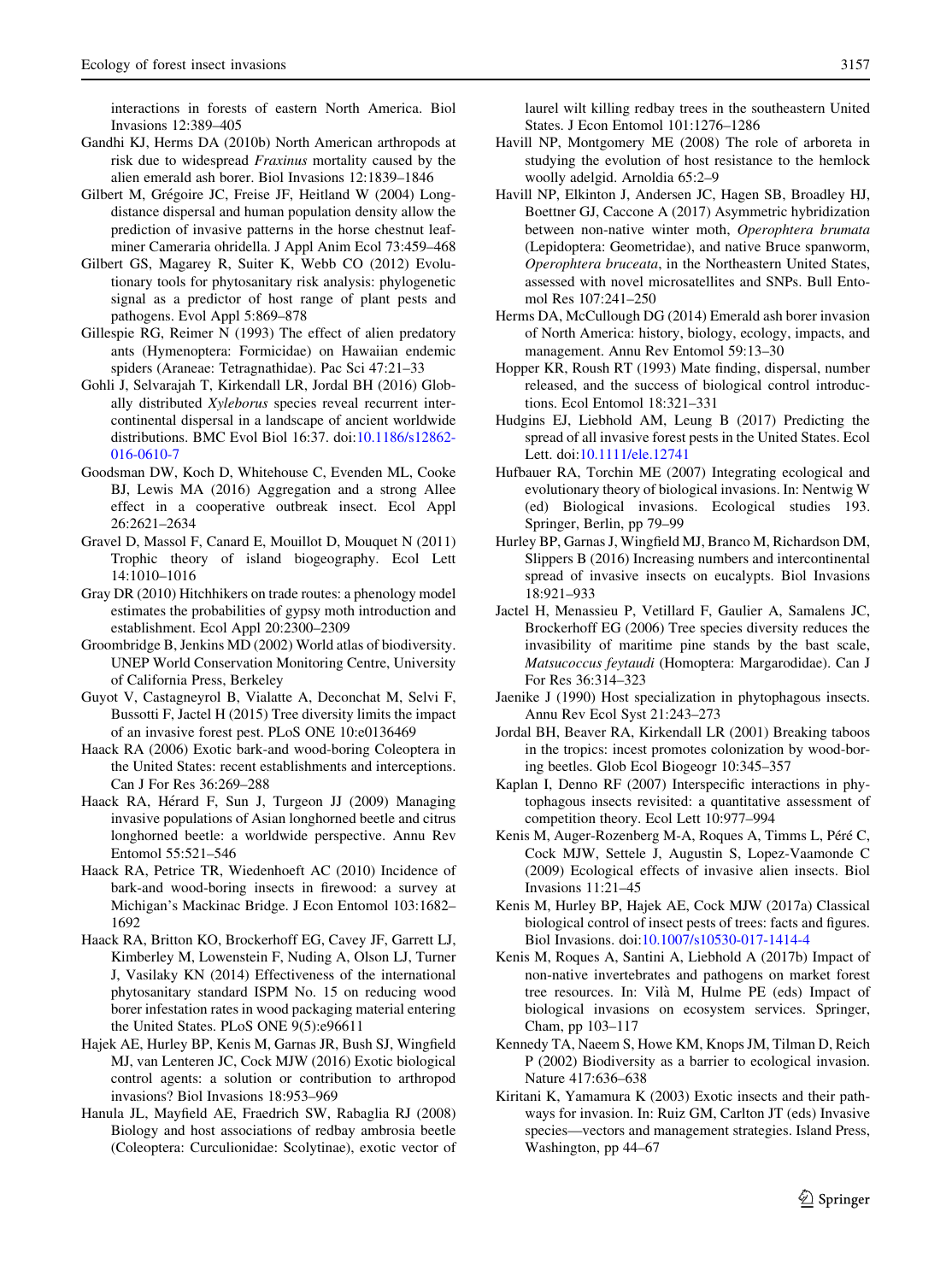- <span id="page-17-0"></span>Levine JM, D'Antonio CM (2003) Forecasting biological invasions with increasing international trade. Conserv Biol 17:322–326
- Liebhold AM, Griffin RL (2016) The legacy of Charles Marlatt and efforts to limit plant pest invasions. Am Entomol 62:218–227
- Liebhold AM, Tobin PC (2006) Growth of newly established alien populations: comparison of North American gypsy moth colonies with invasion theory. Popul Ecol 48:253–262
- Liebhold AM, Tobin PC (2008) Population ecology of insect invasions and their management. Annu Rev Entomol 53:387–408
- Liebhold AM, Brockerhoff EG, Garrett LJ, Parke JL, Britton KO (2012) Live plant imports: the major pathway for forest insect and pathogen invasions of the US. Front Ecol Environ 10:135–143
- Liebhold AM, McCullough DG, Blackburn LM, Frankel SJ, Von Holle B, Aukema JE (2013) A highly aggregated geographical distribution of forest pest invasions in the USA. Divers Distrib 19:1208–1216
- Liebhold AM, Yamanaka T, Roques A, Augustin S, Chown SL, Brockerhoff EG, Pyšek P (2016) Global compositional variation among native and non-native regional insect assemblages emphasizes the importance of pathways. Biol Invasions 18:893–905
- Liebhold AM, Brockerhoff EG, Kimberley M (2017a) Depletion of heterogeneous source species pools predicts future invasion rates. J Appl Ecol. doi[:10.1111/1365-2664.12895](http://dx.doi.org/10.1111/1365-2664.12895)
- Liebhold AM, Brockerhoff EG, Kalisz S, Nuñez MA, Wardle DA, Wingfield MJ (2017b) Biological invasions in forest ecosystems. Biol Invasions. doi:[10.1007/s10530-017-](http://dx.doi.org/10.1007/s10530-017-1458-5) [1458-5](http://dx.doi.org/10.1007/s10530-017-1458-5)
- Lindroth CH (1957) Faunal connections between Europe and North America. Wiley, New York
- Lockwood JL, Cassey P, Blackburn T (2005) The role of propagule pressure in explaining species invasions. Trends Ecol Evol 20:223–228
- Lovett GM, Canham CD, Arthur MA, Weathers KC, Fitzhugh RD (2006) Forest ecosystem responses to exotic pests and pathogens in eastern North America. Bioscience 56:395–405
- Lozon JD, MacIsaac HJ (1997) Biological invasions: are they dependent on disturbance? Environ Rev 5:131–144
- Macfarlane RP, Maddison PA, Andrew IG et al (2010) Phylum Arthropoda, subphylum Hexapoda: Protura, springtails, Diplura, and insects. In: Gordon DP (ed) New Zealand inventory of biodiversity, vol 2, Kingdom Animalia. Canterbury University Press, Christchurch, pp 233–467
- Martin NA, Paynter Q (2014) Predicting risk from adventive herbivores to New Zealand indigenous plants. N Z Entomol 37:21–28
- Mattson W, Vanhanen H, Veteli T, Sivonen S, Niemelä P (2007) Few immigrant phytophagous insects on woody plants in Europe: legacy of the European crucible? Biol Invasions 9:957–974
- McCullough DG, Work TT, Cavey JF, Liebhold AM, Marshall D (2006) Interceptions of nonindigenous plant pests at US ports of entry and border crossings over a 17-year period. Biol Invasions 8:611–630
- Mondor EB, Tremblay MN, Messing RH (2007) Morphological and ecological traits promoting aphid colonization of the Hawaiian Islands. Biol Invasions 9:87–100
- Morin RS, Liebhold AM (2015) Invasions by two non-native insects alter regional forest species composition and successional trajectories. For Ecol Manag 341:67–74
- Morin RS, Liebhold AM (2016) Invasive forest defoliator contributes to the impending downward trend of oak dominance in eastern North America. Forestry 89:284–289
- Morin RS, Liebhold AM, Gottschalk KW (2009) Anisotropic spread of hemlock woolly adelgid in the eastern United States. Biol Invasions 11:2341–2350
- Morin RS, Liebhold AM, Pugh SA, Crocker SJ (2017) Regional assessment of emerald ash borer, Agrilus planipennis, impacts in forests of the Eastern United States. Biol Invasions 19:703–711
- Morris RJ, Lewis OT, Godfray HCJ (2004) Experimental evidence for apparent competition in a tropical forest food web. Nature 428:310–313
- Munro VMW, Henderson IM (2002) Nontarget effect of entomophagous biocontrol: shared parasitism between native lepidopteran parasitoids and the biocontrol agent Trigonospila brevifacies (Diptera: Tachinidae) in forest habitats. Environ Entomol 31:388–396
- Niemelä P, Mattson WJ (1996) Invasion of North American forests by European phytophagous insects. Bioscience 46:741–753
- Nunez-Mir GC, Liebhold AM, Guo Q, Brockerhoff EG, Jo I, Ordonez K, Fei S (2017) Biotic resistance in forest ecosystems: facts, artifacts, and moving forward. Biol Invasions (this issue)
- O'Dowd DJ, Green PT, Lake PS (2003) Invasion 'meltdown' on an oceanic island. Ecol Lett 6:812–817
- Palamara GM, Carrara F, Smith MJ, Petchey OL (2016) The effects of demographic stochasticity and parameter uncertainty on predicting the establishment of introduced species. Ecol Evol 6:8440–8451
- Pawson SM, Brockerhoff EG, Meenken ED, Didham RK (2008) Non-native plantation forests as alternative habitat for native forest beetles in a heavily modified landscape. Biodivers Conserv 17:1127–1148
- Pearse IS, Hipp AL (2009) Phylogenetic and trait similarity to a native species predict herbivory on non-native oaks. Proc Natl Acad Sci USA 106:18097–18102
- Péré C, Augustin S, Tomov R, Peng LH, Turlings TC, Kenis M (2010) Species richness and abundance of native leaf miners are affected by the presence of the invasive horsechestnut leaf miner. Biol Invasions 12:1011–1021
- Péré C, Bell R, Turlings TC, Kenis M (2011) Does the invasive horse-chestnut leaf mining moth, Cameraria ohridella, affect the native beech leaf mining weevil, Orchestes fagi, through apparent competition? Biodivers Conserv 20:3003–3016
- Ploetz RC, Hulcr J, Wingfield MJ, de Beer ZW (2013) Destructive tree diseases associated with ambrosia and bark beetles: black swan events in tree pathology? Plant Dis 97:856–872
- Price PW, Denno RF, Eubanks MD, Finke DL, Kaplan I (2011) Insect ecology: behavior, populations and communities. Cambridge University Press, New York